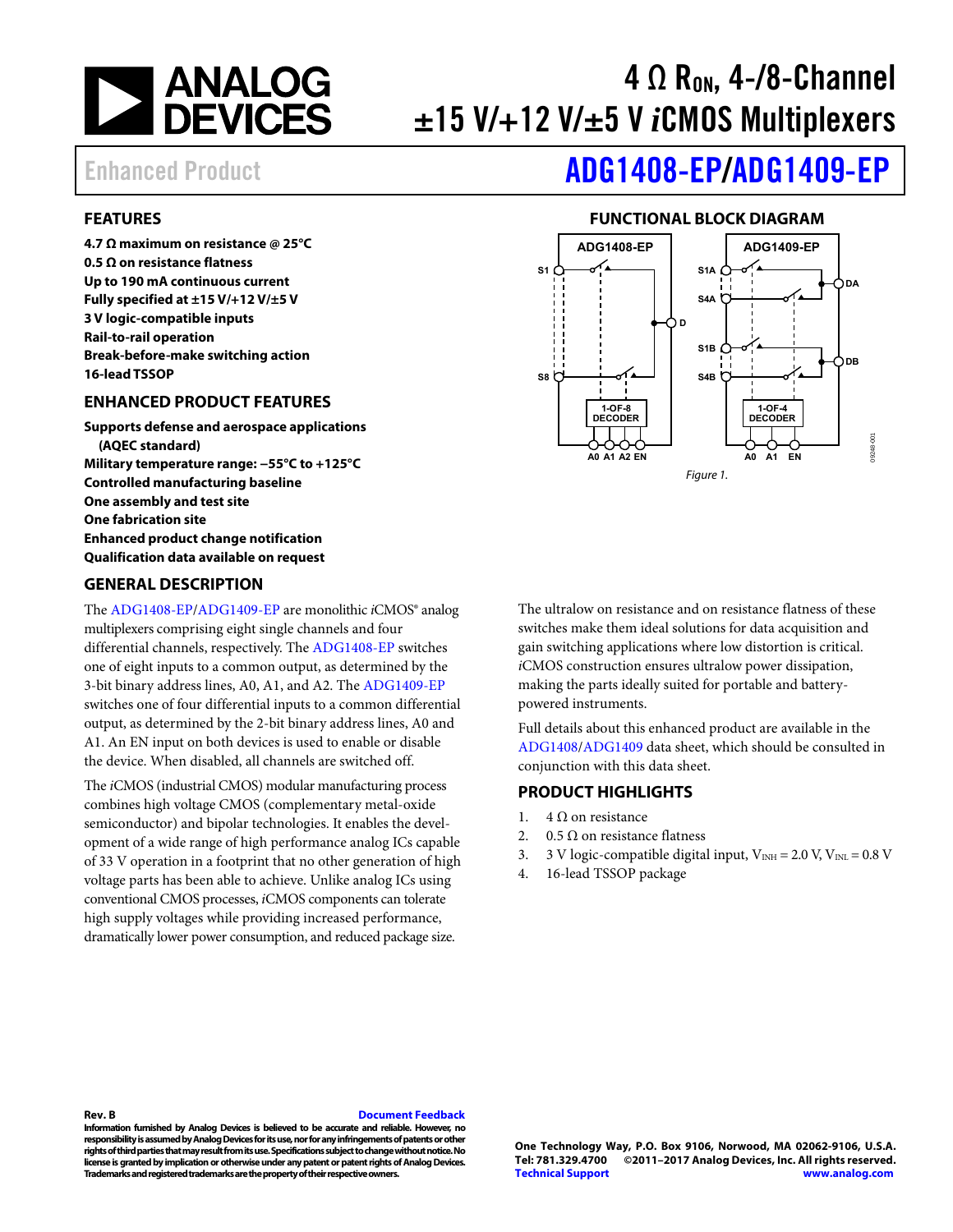## ADG1408-EP/ADG1409-EP

# **TABLE OF CONTENTS**

| Pin Configurations and Function Descriptions 10 |  |
|-------------------------------------------------|--|
|                                                 |  |
|                                                 |  |
|                                                 |  |
|                                                 |  |

### <span id="page-1-0"></span>**REVISION HISTORY**

| $11/2017$ —Rev. A to Rev. B |  |
|-----------------------------|--|
|                             |  |

| $8/2017$ —Rev. 0 to Rev. A |  |
|----------------------------|--|
|                            |  |
|                            |  |

### 3/2011-Revision 0: Initial Version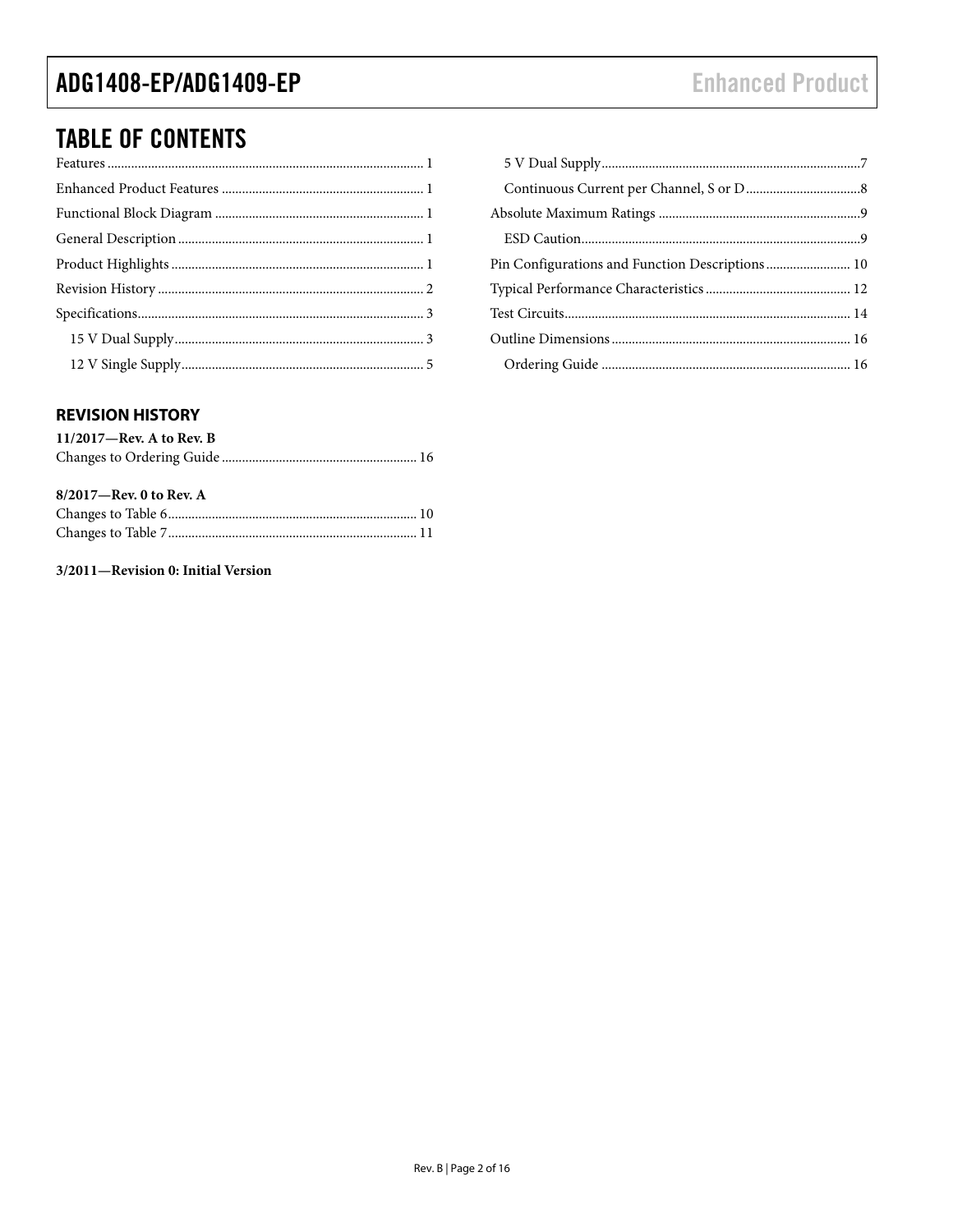### <span id="page-2-0"></span>**SPECIFICATIONS**

### <span id="page-2-1"></span>**15 V DUAL SUPPLY**

 $V_{\text{DD}}$  = +15 V ± 10%,  $V_{\text{SS}}$  = -15 V ± 10%, GND = 0 V, unless otherwise noted.

### **Table 1.**

| <b>Parameter</b>                                         | $+25^{\circ}C$ | $-55^{\circ}$ C to<br>$+125^{\circ}$ C | Unit         | <b>Test Conditions/Comments</b>                                                  |
|----------------------------------------------------------|----------------|----------------------------------------|--------------|----------------------------------------------------------------------------------|
| <b>ANALOG SWITCH</b>                                     |                |                                        |              |                                                                                  |
| Analog Signal Range                                      |                | $V_{SS}$ to $V_{DD}$                   | V            |                                                                                  |
| On Resistance (RON)                                      | 4              |                                        | $\Omega$ typ | $V_s = \pm 10$ V, $I_s = -10$ mA; see Figure 12                                  |
|                                                          | 4.7            | 6.7                                    | $\Omega$ max | $V_{DD}$ = +13.5 V, V <sub>ss</sub> = -13.5 V                                    |
| On Resistance Match Between                              | 0.2            |                                        | $\Omega$ typ | $V_s = \pm 10 V$ , $I_s = -10$ mA                                                |
| Channels $( \Delta R_{ON} )$                             | 0.78           | 1.1                                    | $\Omega$ max |                                                                                  |
| On Resistance Flatness (RFLAT(ON))                       | 0.5            |                                        | $\Omega$ typ | $V_s = \pm 10 V$ , $I_s = -10$ mA                                                |
|                                                          | 0.72           | 0.92                                   | $\Omega$ max |                                                                                  |
| <b>LEAKAGE CURRENTS</b>                                  |                |                                        |              | $V_{DD}$ = +16.5 V, Vss = -16.5 V                                                |
| Source Off Leakage, Is (Off)                             | ±0.04          |                                        | nA typ       | $V_s = \pm 10 \text{ V}, V_D = \pm 10 \text{ V}$ ; see Figure 13                 |
|                                                          | ±0.2           | ±5                                     | nA max       |                                                                                  |
| Drain Off Leakage, I <sub>D</sub> (Off)                  | ±0.04          |                                        | nA typ       | $V_s = \pm 10 \text{ V}, V_D = \pm 10 \text{ V}$ ; see Figure 13                 |
|                                                          | $\pm 0.45$     | ±30                                    | nA max       |                                                                                  |
| Channel On Leakage, I <sub>D</sub> , I <sub>s</sub> (On) | ±0.1           |                                        | nA typ       | $V_s = V_D = \pm 10 V$ ; see Figure 14                                           |
|                                                          | $\pm 1.5$      | ±30                                    | nA max       |                                                                                  |
| <b>DIGITAL INPUTS</b>                                    |                |                                        |              |                                                                                  |
| Input High Voltage, VINH                                 |                | 2.0                                    | V min        |                                                                                  |
| Input Low Voltage, VINL                                  |                | 0.8                                    | V max        |                                                                                  |
| Input Current                                            | ±0.005         |                                        | µA typ       | $V_{IN} = V_{GND}$ or $V_{DD}$                                                   |
|                                                          |                | ±0.1                                   | µA max       |                                                                                  |
| Digital Input Capacitance, CIN                           | 4              |                                        | pF typ       |                                                                                  |
| DYNAMIC CHARACTERISTICS <sup>1</sup>                     |                |                                        |              |                                                                                  |
| <b>Transition Time, tTRANSITION</b>                      | 140            |                                        | ns typ       | $R_L = 100 \Omega$ , $C_L = 35 pF$                                               |
|                                                          | 170            | 240                                    | ns max       | $V_s = 10 V$ , see Figure 15                                                     |
| Break-Before-Make Time Delay, tBBM                       | 50             |                                        | ns typ       | $R_{L} = 100 \Omega$ , C <sub>L</sub> = 35 pF                                    |
|                                                          |                | 19                                     | ns min       | $V_{S1} = V_{S2} = 10 V$ ; see Figure 16                                         |
| $t_{ON}$ (EN)                                            | 100            |                                        | ns typ       | $R_{L} = 100 \Omega$ , C <sub>L</sub> = 35 pF                                    |
|                                                          | 120            | 165                                    | ns max       | $V_s = 10 V$ ; see Figure 17                                                     |
| $tOFF$ (EN)                                              | 100            |                                        | ns typ       | $R_L = 100 \Omega$ , $C_L = 35 pF$                                               |
|                                                          | 120            | 170                                    | ns max       | $V_s = 10 V$ ; see Figure 17                                                     |
| Charge Injection                                         | $-50$          |                                        | pC typ       | $V_s = 0 V$ , R <sub>s</sub> = 0 $\Omega$ , C <sub>L</sub> = 1 nF; see Figure 18 |
| Off Isolation                                            | $-70$          |                                        | dB typ       | $R_L = 50 \Omega$ , C <sub>L</sub> = 5 pF, f = 1 MHz; see Figure 19              |
| Channel-to-Channel Crosstalk                             | $-70$          |                                        | dB typ       | $R_L$ = 50 $\Omega$ , C <sub>L</sub> = 5 pF, f = 1 MHz; see Figure 20            |
| Total Harmonic Distortion, THD + N                       | 0.025          |                                        | % typ        | $R_L = 110 \Omega$ , 15 V p-p, f = 20 Hz to 20 kHz;                              |
|                                                          |                |                                        |              | see Figure 22                                                                    |
| -3 dB Bandwidth                                          |                |                                        |              | $R_L = 50 \Omega$ , C <sub>L</sub> = 5 pF; see Figure 21                         |
| ADG1408-EP                                               | 60             |                                        | MHz typ      |                                                                                  |
| ADG1409-EP                                               | 115            |                                        | MHz typ      |                                                                                  |
| <b>Insertion Loss</b>                                    | 0.24           |                                        | dB typ       | $R_L$ = 50 $\Omega$ , C <sub>L</sub> = 5 pF, f = 1 MHz; see Figure 21            |
| $C_S(Off)$                                               | 14             |                                        | pF typ       | $f = 1$ MHz                                                                      |
| $C_D$ (Off)                                              |                |                                        |              |                                                                                  |
| ADG1408-EP                                               | 80             |                                        | pF typ       | $f = 1$ MHz                                                                      |
| ADG1409-EP                                               | 40             |                                        | pF typ       | $f = 1$ MHz                                                                      |
| $C_D$ , $C_S$ (On)                                       |                |                                        |              |                                                                                  |
| ADG1408-EP                                               | 135            |                                        | pF typ       | $f = 1$ MHz                                                                      |
| ADG1409-EP                                               | 90             |                                        | pF typ       | $f = 1$ MHz                                                                      |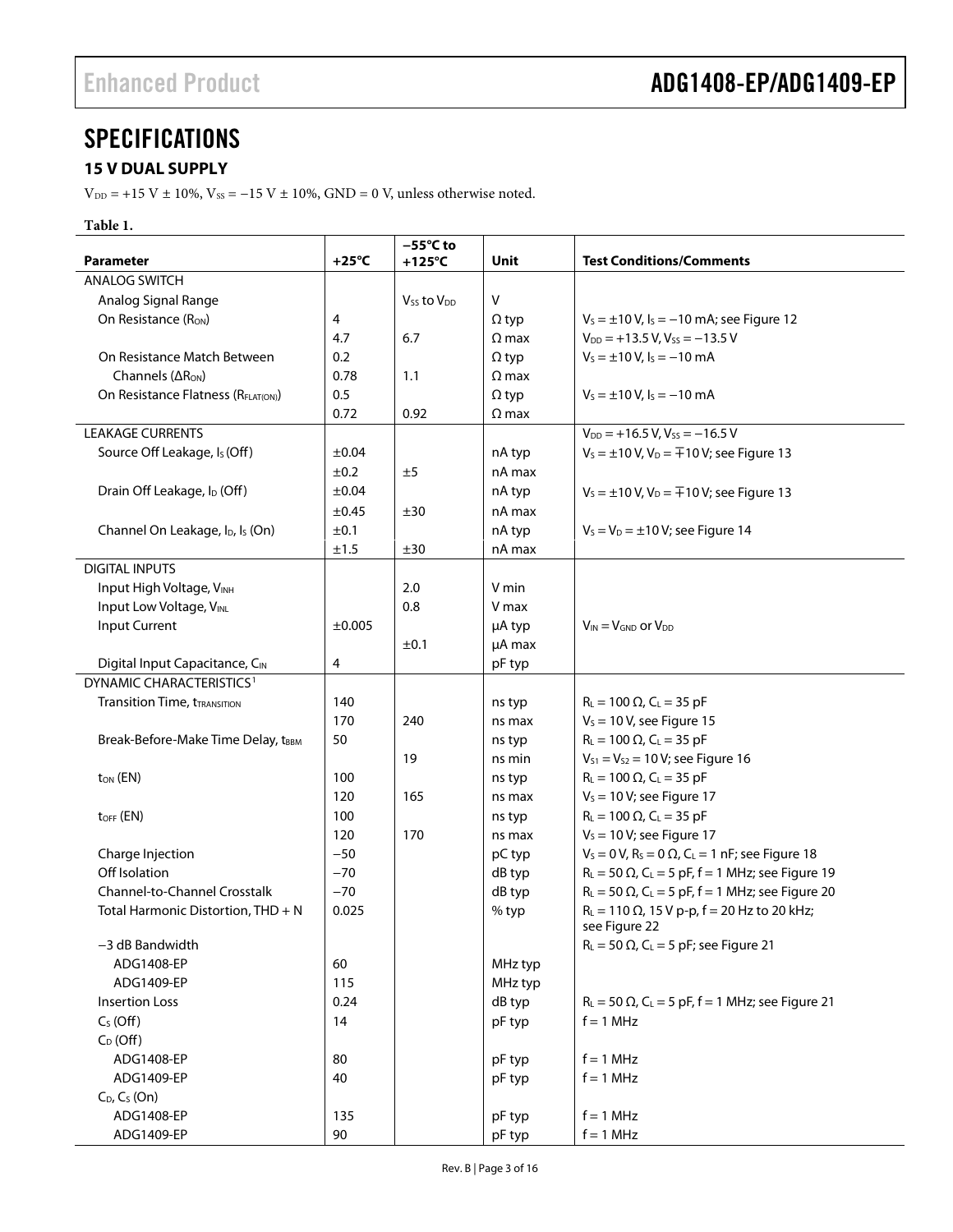|                        |                 | $-55^{\circ}$ C to |           |                                                  |
|------------------------|-----------------|--------------------|-----------|--------------------------------------------------|
| <b>Parameter</b>       | $+25^{\circ}$ C | $+125^{\circ}$ C   | Unit      | <b>Test Conditions/Comments</b>                  |
| POWER REQUIREMENTS     |                 |                    |           | $V_{DD}$ = +16.5 V, V <sub>ss</sub> = -16.5 V    |
| <b>I</b> <sub>DD</sub> | 0.002           |                    | μA typ    | Digital inputs = $0 \text{ V or } V_{DD}$        |
|                        |                 |                    | µA max    |                                                  |
|                        | 220             |                    | μA typ    | Digital inputs = $5V$                            |
|                        |                 | 420                | µA max    |                                                  |
| <b>Iss</b>             | 0.002           |                    | μA typ    | Digital inputs = $0 \text{ V}$ , 5 V or $V_{DD}$ |
|                        |                 |                    | µA max    |                                                  |
| $V_{DD}/V_{SS}$        |                 | ±4.5/±16.5         | V min/max |                                                  |

<span id="page-3-0"></span><sup>1</sup> Guaranteed by design, not subject to production test.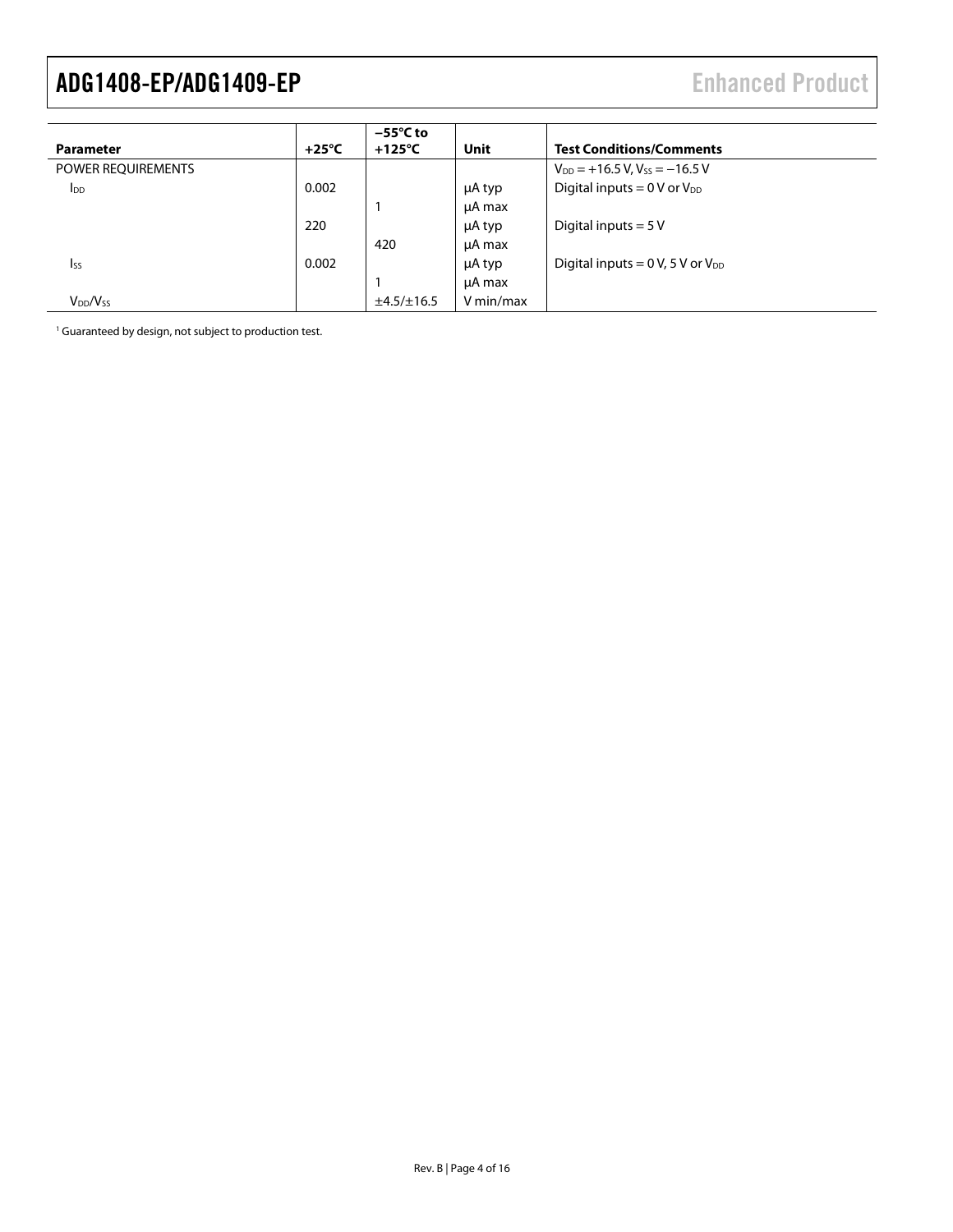### <span id="page-4-0"></span>**12 V SINGLE SUPPLY**

 $\rm V_{\rm DD}$  = 12 V  $\pm$  10%,  $\rm V_{SS}$  = 0 V, GND = 0 V, unless otherwise noted.

### **Table 2.**

|                                                          |                 | $-55^{\circ}$ C to   |              |                                                                                  |
|----------------------------------------------------------|-----------------|----------------------|--------------|----------------------------------------------------------------------------------|
| <b>Parameter</b>                                         | $+25^{\circ}$ C | $+125^{\circ}$ C     | Unit         | <b>Test Conditions/Comments</b>                                                  |
| <b>ANALOG SWITCH</b>                                     |                 |                      |              |                                                                                  |
| Analog Signal Range                                      |                 | 0 to V <sub>pp</sub> | $\vee$       |                                                                                  |
| On Resistance (R <sub>ON</sub> )                         | 6               |                      | $\Omega$ typ | $V_s = 0$ V to 10 V, $I_s = -10$ mA; see Figure 12                               |
|                                                          | 8               | 11.2                 | $\Omega$ max | $V_{DD} = 10.8 V, V_{SS} = 0 V$                                                  |
| On Resistance Match                                      | 0.2             |                      | $\Omega$ typ | $V_s = 0$ V to 10 V, $I_s = -10$ mA                                              |
| Between Channels (ΔR <sub>ON</sub> )                     | 0.82            | 1.1                  | $\Omega$ max |                                                                                  |
| On Resistance Flatness (RFLAT(ON))                       | 1.5             |                      | $\Omega$ typ | $V_s = 0 V$ to 10 V, $I_s = -10$ mA                                              |
|                                                          | 2.5             | 2.8                  | $\Omega$ max |                                                                                  |
| <b>LEAKAGE CURRENTS</b>                                  |                 |                      |              | $V_{DD} = 13.2 V$                                                                |
| Source Off Leakage, I <sub>s</sub> (Off)                 | ±0.04           |                      | nA typ       | $V_s = 1$ V/10 V, V <sub>D</sub> = 10 V/1 V; see Figure 13                       |
|                                                          | ±0.2            | ±5                   | nA max       |                                                                                  |
| Drain Off Leakage, I <sub>D</sub> (Off)                  | ±0.04           |                      | nA typ       | $V_s = 1$ V/10 V, V <sub>D</sub> = 10 V/1 V; see Figure 13                       |
|                                                          | ±0.45           | ±37                  | nA max       |                                                                                  |
| Channel On Leakage, I <sub>D</sub> , I <sub>s</sub> (On) | $\pm 0.06$      |                      | nA typ       | $V_s = V_D = 1$ V or 10 V; see Figure 14                                         |
|                                                          | ±0.44           | ±32                  | nA max       |                                                                                  |
| <b>DIGITAL INPUTS</b>                                    |                 |                      |              |                                                                                  |
| Input High Voltage, VINH                                 |                 | 2.0                  | V min        |                                                                                  |
| Input Low Voltage, VINL                                  |                 | 0.8                  | V max        |                                                                                  |
| Input Current                                            | ±0.005          |                      | µA typ       | $V_{IN} = V_{GND}$ or $V_{DD}$                                                   |
|                                                          |                 | ±0.1                 | µA max       |                                                                                  |
| Digital Input Capacitance, CIN                           | 5               |                      | pF typ       |                                                                                  |
| DYNAMIC CHARACTERISTICS <sup>1</sup>                     |                 |                      |              |                                                                                  |
| <b>Transition Time, tTRANSITION</b>                      | 200             |                      | ns typ       | $R_L = 100 \Omega$ , C <sub>L</sub> = 35 pF                                      |
|                                                          | 260             | 380                  | ns max       | $V_s = 8 V$ ; see Figure 15                                                      |
| Break-Before-Make Time Delay, tBBM                       | 90              |                      | ns typ       | $R_L = 100 \Omega$ , $C_L = 35 pF$                                               |
|                                                          |                 | 40                   | ns min       | $V_{S1} = V_{S2} = 8 V$ ; see Figure 16                                          |
| t <sub>ON</sub> (EN)                                     | 160             |                      | ns typ       | $R_L = 100 \Omega$ , $C_L = 35 pF$                                               |
|                                                          | 210             | 285                  | ns max       | $V_s = 8 V$ ; see Figure 17                                                      |
| $tOFF$ (EN)                                              | 115             |                      | ns typ       | $R_L = 100 \Omega$ , $C_L = 35 pF$                                               |
|                                                          | 145             | 200                  | ns max       | $V_s = 8 V$ ; see Figure 17                                                      |
| Charge Injection                                         | $-12$           |                      | pC typ       | $V_s = 6 V$ , R <sub>s</sub> = 0 $\Omega$ , C <sub>L</sub> = 1 nF; see Figure 18 |
| Off Isolation                                            | $-70$           |                      | dB typ       | $R_L$ = 50 $\Omega$ , C <sub>L</sub> = 5 pF, f = 1 MHz; see Figure 19            |
| <b>Channel-to-Channel Crosstalk</b>                      | $-70$           |                      | dB typ       | $R_L$ = 50 $\Omega$ , C <sub>L</sub> = 5 pF, f = 1 MHz; see Figure 20            |
| -3 dB Bandwidth                                          |                 |                      |              | $R_L$ = 50 $\Omega$ , C <sub>L</sub> = 5 pF; see Figure 21                       |
| ADG1408-EP                                               | 36              |                      | MHz typ      |                                                                                  |
| ADG1409-EP                                               | 72              |                      | MHz typ      |                                                                                  |
| <b>Insertion Loss</b>                                    | 0.5             |                      | dB typ       | $R_L$ = 50 $\Omega$ , C <sub>L</sub> = 5 pF, f = 1 MHz; see Figure 21            |
| $C_S$ (Off)                                              | 25              |                      | pF typ       | $f = 1$ MHz                                                                      |
| $C_D$ (Off)                                              |                 |                      |              |                                                                                  |
| ADG1408-EP                                               | 165             |                      | pF typ       | $f = 1$ MHz                                                                      |
| ADG1409-EP                                               | 80              |                      | pF typ       | $f = 1$ MHz                                                                      |
| $C_D$ , $C_S$ (On)                                       |                 |                      |              |                                                                                  |
| ADG1408-EP                                               | 200             |                      | pF typ       | $f = 1$ MHz                                                                      |
| ADG1409-EP                                               | 120             |                      | pF typ       | $f = 1$ MHz                                                                      |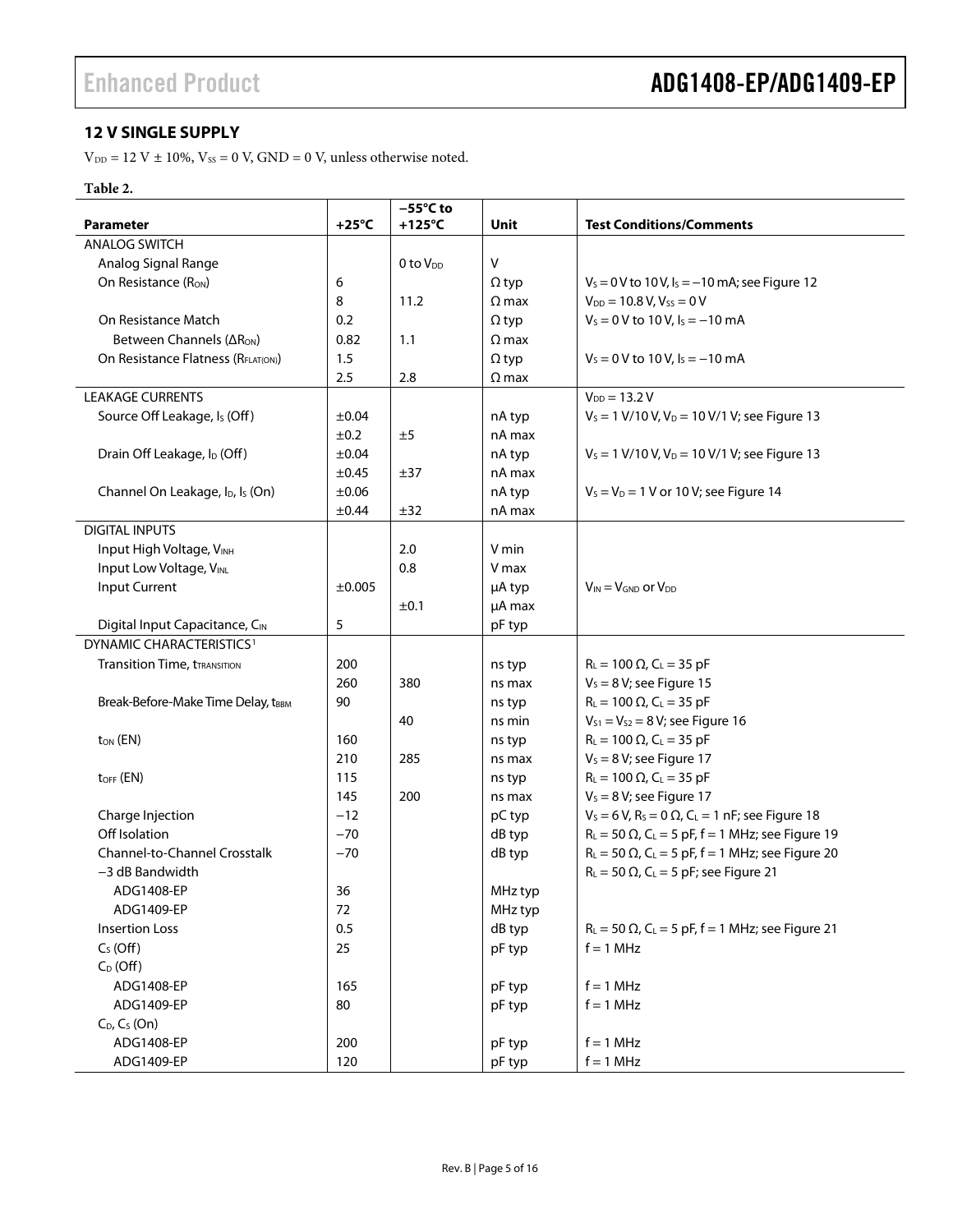| Parameter              | $+25^{\circ}$ C | $-55^{\circ}$ C to<br>$+125^{\circ}$ C | Unit      | <b>Test Conditions/Comments</b>    |
|------------------------|-----------------|----------------------------------------|-----------|------------------------------------|
| POWER REQUIREMENTS     |                 |                                        |           | $V_{DD} = 13.2 V$                  |
| <b>I</b> <sub>DD</sub> | 0.002           |                                        | μA typ    | Digital inputs $= 0 V$ or $V_{DD}$ |
|                        |                 |                                        | µA max    |                                    |
|                        | 220             |                                        | μA typ    | Digital inputs $= 5V$              |
|                        |                 | 420                                    | µA max    |                                    |
| <b>V</b> <sub>DD</sub> |                 | 5/16.5                                 | V min/max | $V_{ss} = 0 V$ , GND = 0 V         |

<span id="page-5-0"></span><sup>1</sup> Guaranteed by design, not subject to production test.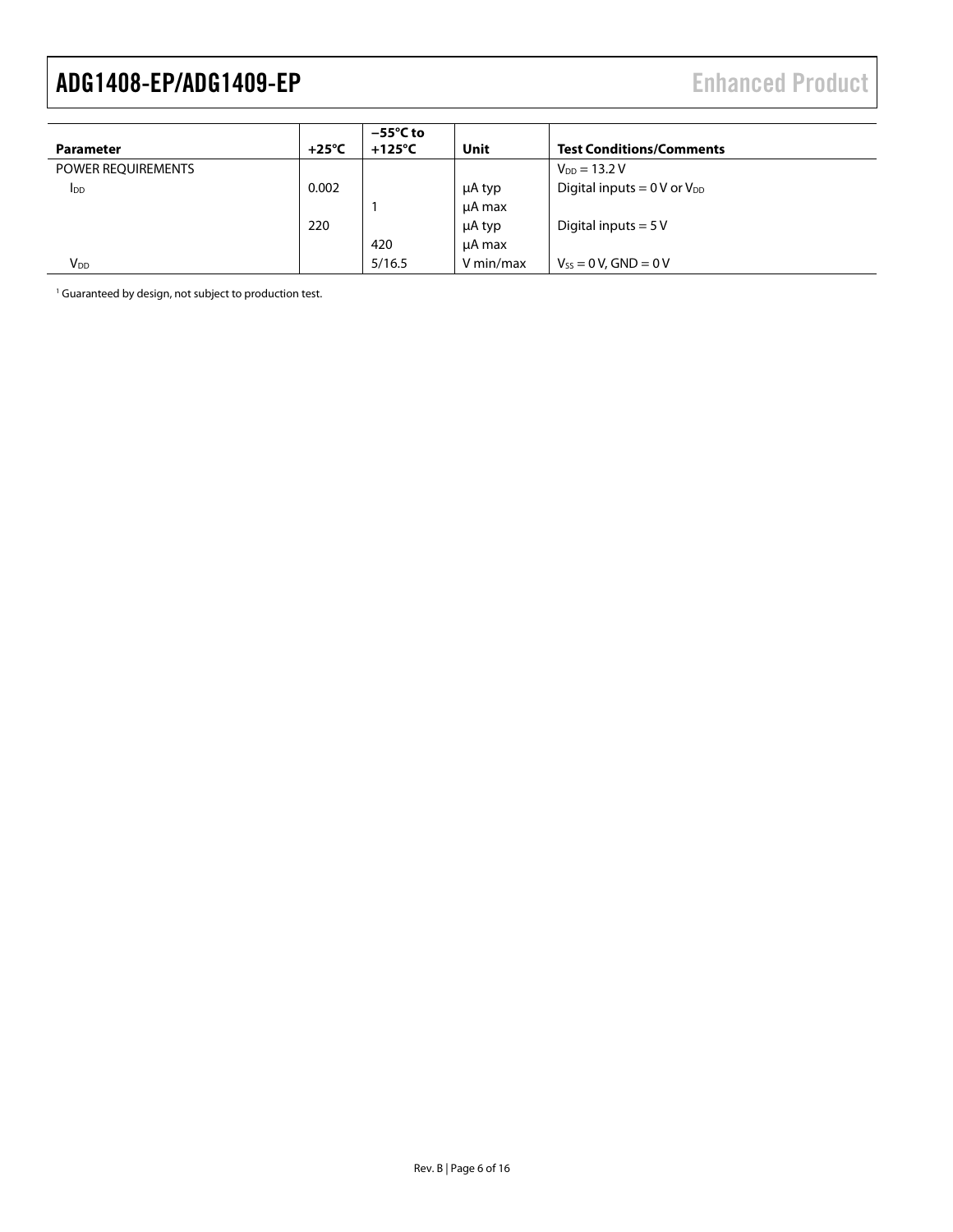### <span id="page-6-0"></span>**5 V DUAL SUPPLY**

 $V_{\text{DD}}$  = +5 V  $\pm$  10%,  $V_{\text{SS}}$  = -5 V  $\pm$  10%, GND = 0 V, unless otherwise noted.

### **Table 3.**

| <b>Parameter</b><br>+125°C<br>Unit<br><b>ANALOG SWITCH</b><br>$\mathsf{V}$<br>Analog Signal Range<br>V <sub>ss</sub> to V <sub>DD</sub><br>$V_s = \pm 4.5$ V, $I_s = -10$ mA; see Figure 12<br>On Resistance (R <sub>ON</sub> )<br>7<br>$\Omega$ typ<br>9<br>$V_{DD} = +4.5 V, V_{SS} = -4.5 V$<br>12<br>$\Omega$ max<br>$V_s = \pm 4.5$ V, $I_s = -10$ mA<br>On Resistance Match Between<br>0.3<br>$\Omega$ typ<br>Channels $( \Delta R_{ON} )$<br>0.78<br>1.1<br>$\Omega$ max<br>1.5<br>$V_s = \pm 4.5 V$ ; $I_s = -10$ mA<br>On Resistance Flatness (R <sub>ELATION</sub> )<br>$\Omega$ typ<br>2.5<br>3<br>$\Omega$ max<br><b>LEAKAGE CURRENTS</b><br>$V_{DD}$ = +5.5 V, V <sub>ss</sub> = -5.5 V<br>Source Off Leakage, I <sub>s</sub> (Off)<br>$\pm 0.02$<br>nA typ<br>$V_s = \pm 4.5$ V, $V_D = \mp 4.5$ V; see Figure 13<br>±0.2<br>nA max<br>±5<br>Drain Off Leakage, I <sub>D</sub> (Off)<br>±0.02<br>nA typ<br>$V_s = \pm 4.5$ V, V <sub>D</sub> = $\mp 4.5$ V; see Figure 13<br>$\pm 0.45$<br>±20<br>nA max<br>Channel On Leakage, I <sub>D</sub> , I <sub>s</sub> (On)<br>$\pm 0.04$<br>nA typ<br>$V_s = V_D = \pm 4.5 V$ ; see Figure 14<br>±0.3<br>±22<br>nA max<br><b>DIGITAL INPUTS</b><br>Input High Voltage, VINH<br>2.0<br>V min<br>Input Low Voltage, VINL<br>0.8<br>V max<br>Input Current<br>±0.005<br>µA typ<br>$V_{IN} = V_{GND}$ or $V_{DD}$<br>±0.1<br>µA max<br>5<br>Digital Input Capacitance, CIN<br>pF typ<br>DYNAMIC CHARACTERISTICS <sup>1</sup><br><b>Transition Time, tTRANSITION</b><br>$R_L = 100 \Omega$ , $C_L = 35 pF$<br>330<br>ns typ<br>$V_s = 5 V$ ; see Figure 15<br>440<br>550<br>ns max<br>$R_L = 100 \Omega$ , $C_L = 35 pF$<br>Break-Before-Make Time Delay, tBBM<br>100<br>ns typ<br>$V_{S1} = V_{S2} = 5 V$ ; see Figure 16<br>45<br>ns min<br>$R_L = 100 \Omega$ , $C_L = 35 pF$<br>$t_{ON}$ (EN)<br>245<br>ns typ<br>$V_s = 5 V$ ; see Figure 17<br>330<br>440<br>ns max<br>215<br>$R_L = 100 \Omega$ , $C_L = 35 pF$<br>$t_{OFF}$ (EN)<br>ns typ<br>285<br>$V_s = 5 V$ ; see Figure 17<br>370<br>ns max<br>$V_s = 0 V$ , R <sub>s</sub> = 0 $\Omega$ , C <sub>L</sub> = 1 nF; see Figure 18<br>Charge Injection<br>$-10$<br>pC typ<br>Off Isolation<br>$R_L = 50 \Omega$ , C <sub>L</sub> = 5 pF, f = 1 MHz; see Figure 19<br>$-70$<br>dB typ<br><b>Channel-to-Channel Crosstalk</b><br>$R_L = 50 \Omega$ , $C_L = 5 pF$ , f = 1 MHz; see Figure 20<br>$-70$<br>dB typ<br>$R_L = 110 \Omega$ , 5 V p-p, f = 20 Hz to 20 kHz;<br>Total Harmonic Distortion, THD + N<br>0.06<br>% typ<br>see Figure 22<br>$R_L$ = 50 $\Omega$ , C <sub>L</sub> = 5 pF; see Figure 21<br>-3 dB Bandwidth<br>ADG1408-EP<br>40<br>MHz typ<br>ADG1409-EP<br>80<br>MHz typ<br>0.5<br>dB typ<br>$R_L$ = 50 $\Omega$ , C <sub>L</sub> = 5 pF, f = 1 MHz; see Figure 21<br>Insertion Loss<br>$C_S(Off)$<br>$f = 1$ MHz<br>20<br>pF typ<br>$C_D$ (Off)<br>ADG1408-EP<br>$f = 1$ MHz<br>130<br>pF typ<br>65<br>$f = 1$ MHz<br>ADG1409-EP<br>pF typ<br>$C_D$ , $C_S$ (On)<br>ADG1408-EP<br>$f = 1$ MHz<br>180<br>pF typ |                | $-55^{\circ}$ C to |                                 |
|-------------------------------------------------------------------------------------------------------------------------------------------------------------------------------------------------------------------------------------------------------------------------------------------------------------------------------------------------------------------------------------------------------------------------------------------------------------------------------------------------------------------------------------------------------------------------------------------------------------------------------------------------------------------------------------------------------------------------------------------------------------------------------------------------------------------------------------------------------------------------------------------------------------------------------------------------------------------------------------------------------------------------------------------------------------------------------------------------------------------------------------------------------------------------------------------------------------------------------------------------------------------------------------------------------------------------------------------------------------------------------------------------------------------------------------------------------------------------------------------------------------------------------------------------------------------------------------------------------------------------------------------------------------------------------------------------------------------------------------------------------------------------------------------------------------------------------------------------------------------------------------------------------------------------------------------------------------------------------------------------------------------------------------------------------------------------------------------------------------------------------------------------------------------------------------------------------------------------------------------------------------------------------------------------------------------------------------------------------------------------------------------------------------------------------------------------------------------------------------------------------------------------------------------------------------------------------------------------------------------------------------------------------------------------------------------------------------------------------------------------------------------------------------------------------------------------------------------------------------------------------------------------------------------------------------------------------------------------------------------------------------------------------------------------|----------------|--------------------|---------------------------------|
|                                                                                                                                                                                                                                                                                                                                                                                                                                                                                                                                                                                                                                                                                                                                                                                                                                                                                                                                                                                                                                                                                                                                                                                                                                                                                                                                                                                                                                                                                                                                                                                                                                                                                                                                                                                                                                                                                                                                                                                                                                                                                                                                                                                                                                                                                                                                                                                                                                                                                                                                                                                                                                                                                                                                                                                                                                                                                                                                                                                                                                                 | $+25^{\circ}C$ |                    | <b>Test Conditions/Comments</b> |
|                                                                                                                                                                                                                                                                                                                                                                                                                                                                                                                                                                                                                                                                                                                                                                                                                                                                                                                                                                                                                                                                                                                                                                                                                                                                                                                                                                                                                                                                                                                                                                                                                                                                                                                                                                                                                                                                                                                                                                                                                                                                                                                                                                                                                                                                                                                                                                                                                                                                                                                                                                                                                                                                                                                                                                                                                                                                                                                                                                                                                                                 |                |                    |                                 |
|                                                                                                                                                                                                                                                                                                                                                                                                                                                                                                                                                                                                                                                                                                                                                                                                                                                                                                                                                                                                                                                                                                                                                                                                                                                                                                                                                                                                                                                                                                                                                                                                                                                                                                                                                                                                                                                                                                                                                                                                                                                                                                                                                                                                                                                                                                                                                                                                                                                                                                                                                                                                                                                                                                                                                                                                                                                                                                                                                                                                                                                 |                |                    |                                 |
|                                                                                                                                                                                                                                                                                                                                                                                                                                                                                                                                                                                                                                                                                                                                                                                                                                                                                                                                                                                                                                                                                                                                                                                                                                                                                                                                                                                                                                                                                                                                                                                                                                                                                                                                                                                                                                                                                                                                                                                                                                                                                                                                                                                                                                                                                                                                                                                                                                                                                                                                                                                                                                                                                                                                                                                                                                                                                                                                                                                                                                                 |                |                    |                                 |
|                                                                                                                                                                                                                                                                                                                                                                                                                                                                                                                                                                                                                                                                                                                                                                                                                                                                                                                                                                                                                                                                                                                                                                                                                                                                                                                                                                                                                                                                                                                                                                                                                                                                                                                                                                                                                                                                                                                                                                                                                                                                                                                                                                                                                                                                                                                                                                                                                                                                                                                                                                                                                                                                                                                                                                                                                                                                                                                                                                                                                                                 |                |                    |                                 |
|                                                                                                                                                                                                                                                                                                                                                                                                                                                                                                                                                                                                                                                                                                                                                                                                                                                                                                                                                                                                                                                                                                                                                                                                                                                                                                                                                                                                                                                                                                                                                                                                                                                                                                                                                                                                                                                                                                                                                                                                                                                                                                                                                                                                                                                                                                                                                                                                                                                                                                                                                                                                                                                                                                                                                                                                                                                                                                                                                                                                                                                 |                |                    |                                 |
|                                                                                                                                                                                                                                                                                                                                                                                                                                                                                                                                                                                                                                                                                                                                                                                                                                                                                                                                                                                                                                                                                                                                                                                                                                                                                                                                                                                                                                                                                                                                                                                                                                                                                                                                                                                                                                                                                                                                                                                                                                                                                                                                                                                                                                                                                                                                                                                                                                                                                                                                                                                                                                                                                                                                                                                                                                                                                                                                                                                                                                                 |                |                    |                                 |
|                                                                                                                                                                                                                                                                                                                                                                                                                                                                                                                                                                                                                                                                                                                                                                                                                                                                                                                                                                                                                                                                                                                                                                                                                                                                                                                                                                                                                                                                                                                                                                                                                                                                                                                                                                                                                                                                                                                                                                                                                                                                                                                                                                                                                                                                                                                                                                                                                                                                                                                                                                                                                                                                                                                                                                                                                                                                                                                                                                                                                                                 |                |                    |                                 |
|                                                                                                                                                                                                                                                                                                                                                                                                                                                                                                                                                                                                                                                                                                                                                                                                                                                                                                                                                                                                                                                                                                                                                                                                                                                                                                                                                                                                                                                                                                                                                                                                                                                                                                                                                                                                                                                                                                                                                                                                                                                                                                                                                                                                                                                                                                                                                                                                                                                                                                                                                                                                                                                                                                                                                                                                                                                                                                                                                                                                                                                 |                |                    |                                 |
|                                                                                                                                                                                                                                                                                                                                                                                                                                                                                                                                                                                                                                                                                                                                                                                                                                                                                                                                                                                                                                                                                                                                                                                                                                                                                                                                                                                                                                                                                                                                                                                                                                                                                                                                                                                                                                                                                                                                                                                                                                                                                                                                                                                                                                                                                                                                                                                                                                                                                                                                                                                                                                                                                                                                                                                                                                                                                                                                                                                                                                                 |                |                    |                                 |
|                                                                                                                                                                                                                                                                                                                                                                                                                                                                                                                                                                                                                                                                                                                                                                                                                                                                                                                                                                                                                                                                                                                                                                                                                                                                                                                                                                                                                                                                                                                                                                                                                                                                                                                                                                                                                                                                                                                                                                                                                                                                                                                                                                                                                                                                                                                                                                                                                                                                                                                                                                                                                                                                                                                                                                                                                                                                                                                                                                                                                                                 |                |                    |                                 |
|                                                                                                                                                                                                                                                                                                                                                                                                                                                                                                                                                                                                                                                                                                                                                                                                                                                                                                                                                                                                                                                                                                                                                                                                                                                                                                                                                                                                                                                                                                                                                                                                                                                                                                                                                                                                                                                                                                                                                                                                                                                                                                                                                                                                                                                                                                                                                                                                                                                                                                                                                                                                                                                                                                                                                                                                                                                                                                                                                                                                                                                 |                |                    |                                 |
|                                                                                                                                                                                                                                                                                                                                                                                                                                                                                                                                                                                                                                                                                                                                                                                                                                                                                                                                                                                                                                                                                                                                                                                                                                                                                                                                                                                                                                                                                                                                                                                                                                                                                                                                                                                                                                                                                                                                                                                                                                                                                                                                                                                                                                                                                                                                                                                                                                                                                                                                                                                                                                                                                                                                                                                                                                                                                                                                                                                                                                                 |                |                    |                                 |
|                                                                                                                                                                                                                                                                                                                                                                                                                                                                                                                                                                                                                                                                                                                                                                                                                                                                                                                                                                                                                                                                                                                                                                                                                                                                                                                                                                                                                                                                                                                                                                                                                                                                                                                                                                                                                                                                                                                                                                                                                                                                                                                                                                                                                                                                                                                                                                                                                                                                                                                                                                                                                                                                                                                                                                                                                                                                                                                                                                                                                                                 |                |                    |                                 |
|                                                                                                                                                                                                                                                                                                                                                                                                                                                                                                                                                                                                                                                                                                                                                                                                                                                                                                                                                                                                                                                                                                                                                                                                                                                                                                                                                                                                                                                                                                                                                                                                                                                                                                                                                                                                                                                                                                                                                                                                                                                                                                                                                                                                                                                                                                                                                                                                                                                                                                                                                                                                                                                                                                                                                                                                                                                                                                                                                                                                                                                 |                |                    |                                 |
|                                                                                                                                                                                                                                                                                                                                                                                                                                                                                                                                                                                                                                                                                                                                                                                                                                                                                                                                                                                                                                                                                                                                                                                                                                                                                                                                                                                                                                                                                                                                                                                                                                                                                                                                                                                                                                                                                                                                                                                                                                                                                                                                                                                                                                                                                                                                                                                                                                                                                                                                                                                                                                                                                                                                                                                                                                                                                                                                                                                                                                                 |                |                    |                                 |
|                                                                                                                                                                                                                                                                                                                                                                                                                                                                                                                                                                                                                                                                                                                                                                                                                                                                                                                                                                                                                                                                                                                                                                                                                                                                                                                                                                                                                                                                                                                                                                                                                                                                                                                                                                                                                                                                                                                                                                                                                                                                                                                                                                                                                                                                                                                                                                                                                                                                                                                                                                                                                                                                                                                                                                                                                                                                                                                                                                                                                                                 |                |                    |                                 |
|                                                                                                                                                                                                                                                                                                                                                                                                                                                                                                                                                                                                                                                                                                                                                                                                                                                                                                                                                                                                                                                                                                                                                                                                                                                                                                                                                                                                                                                                                                                                                                                                                                                                                                                                                                                                                                                                                                                                                                                                                                                                                                                                                                                                                                                                                                                                                                                                                                                                                                                                                                                                                                                                                                                                                                                                                                                                                                                                                                                                                                                 |                |                    |                                 |
|                                                                                                                                                                                                                                                                                                                                                                                                                                                                                                                                                                                                                                                                                                                                                                                                                                                                                                                                                                                                                                                                                                                                                                                                                                                                                                                                                                                                                                                                                                                                                                                                                                                                                                                                                                                                                                                                                                                                                                                                                                                                                                                                                                                                                                                                                                                                                                                                                                                                                                                                                                                                                                                                                                                                                                                                                                                                                                                                                                                                                                                 |                |                    |                                 |
|                                                                                                                                                                                                                                                                                                                                                                                                                                                                                                                                                                                                                                                                                                                                                                                                                                                                                                                                                                                                                                                                                                                                                                                                                                                                                                                                                                                                                                                                                                                                                                                                                                                                                                                                                                                                                                                                                                                                                                                                                                                                                                                                                                                                                                                                                                                                                                                                                                                                                                                                                                                                                                                                                                                                                                                                                                                                                                                                                                                                                                                 |                |                    |                                 |
|                                                                                                                                                                                                                                                                                                                                                                                                                                                                                                                                                                                                                                                                                                                                                                                                                                                                                                                                                                                                                                                                                                                                                                                                                                                                                                                                                                                                                                                                                                                                                                                                                                                                                                                                                                                                                                                                                                                                                                                                                                                                                                                                                                                                                                                                                                                                                                                                                                                                                                                                                                                                                                                                                                                                                                                                                                                                                                                                                                                                                                                 |                |                    |                                 |
|                                                                                                                                                                                                                                                                                                                                                                                                                                                                                                                                                                                                                                                                                                                                                                                                                                                                                                                                                                                                                                                                                                                                                                                                                                                                                                                                                                                                                                                                                                                                                                                                                                                                                                                                                                                                                                                                                                                                                                                                                                                                                                                                                                                                                                                                                                                                                                                                                                                                                                                                                                                                                                                                                                                                                                                                                                                                                                                                                                                                                                                 |                |                    |                                 |
|                                                                                                                                                                                                                                                                                                                                                                                                                                                                                                                                                                                                                                                                                                                                                                                                                                                                                                                                                                                                                                                                                                                                                                                                                                                                                                                                                                                                                                                                                                                                                                                                                                                                                                                                                                                                                                                                                                                                                                                                                                                                                                                                                                                                                                                                                                                                                                                                                                                                                                                                                                                                                                                                                                                                                                                                                                                                                                                                                                                                                                                 |                |                    |                                 |
|                                                                                                                                                                                                                                                                                                                                                                                                                                                                                                                                                                                                                                                                                                                                                                                                                                                                                                                                                                                                                                                                                                                                                                                                                                                                                                                                                                                                                                                                                                                                                                                                                                                                                                                                                                                                                                                                                                                                                                                                                                                                                                                                                                                                                                                                                                                                                                                                                                                                                                                                                                                                                                                                                                                                                                                                                                                                                                                                                                                                                                                 |                |                    |                                 |
|                                                                                                                                                                                                                                                                                                                                                                                                                                                                                                                                                                                                                                                                                                                                                                                                                                                                                                                                                                                                                                                                                                                                                                                                                                                                                                                                                                                                                                                                                                                                                                                                                                                                                                                                                                                                                                                                                                                                                                                                                                                                                                                                                                                                                                                                                                                                                                                                                                                                                                                                                                                                                                                                                                                                                                                                                                                                                                                                                                                                                                                 |                |                    |                                 |
|                                                                                                                                                                                                                                                                                                                                                                                                                                                                                                                                                                                                                                                                                                                                                                                                                                                                                                                                                                                                                                                                                                                                                                                                                                                                                                                                                                                                                                                                                                                                                                                                                                                                                                                                                                                                                                                                                                                                                                                                                                                                                                                                                                                                                                                                                                                                                                                                                                                                                                                                                                                                                                                                                                                                                                                                                                                                                                                                                                                                                                                 |                |                    |                                 |
|                                                                                                                                                                                                                                                                                                                                                                                                                                                                                                                                                                                                                                                                                                                                                                                                                                                                                                                                                                                                                                                                                                                                                                                                                                                                                                                                                                                                                                                                                                                                                                                                                                                                                                                                                                                                                                                                                                                                                                                                                                                                                                                                                                                                                                                                                                                                                                                                                                                                                                                                                                                                                                                                                                                                                                                                                                                                                                                                                                                                                                                 |                |                    |                                 |
|                                                                                                                                                                                                                                                                                                                                                                                                                                                                                                                                                                                                                                                                                                                                                                                                                                                                                                                                                                                                                                                                                                                                                                                                                                                                                                                                                                                                                                                                                                                                                                                                                                                                                                                                                                                                                                                                                                                                                                                                                                                                                                                                                                                                                                                                                                                                                                                                                                                                                                                                                                                                                                                                                                                                                                                                                                                                                                                                                                                                                                                 |                |                    |                                 |
|                                                                                                                                                                                                                                                                                                                                                                                                                                                                                                                                                                                                                                                                                                                                                                                                                                                                                                                                                                                                                                                                                                                                                                                                                                                                                                                                                                                                                                                                                                                                                                                                                                                                                                                                                                                                                                                                                                                                                                                                                                                                                                                                                                                                                                                                                                                                                                                                                                                                                                                                                                                                                                                                                                                                                                                                                                                                                                                                                                                                                                                 |                |                    |                                 |
|                                                                                                                                                                                                                                                                                                                                                                                                                                                                                                                                                                                                                                                                                                                                                                                                                                                                                                                                                                                                                                                                                                                                                                                                                                                                                                                                                                                                                                                                                                                                                                                                                                                                                                                                                                                                                                                                                                                                                                                                                                                                                                                                                                                                                                                                                                                                                                                                                                                                                                                                                                                                                                                                                                                                                                                                                                                                                                                                                                                                                                                 |                |                    |                                 |
|                                                                                                                                                                                                                                                                                                                                                                                                                                                                                                                                                                                                                                                                                                                                                                                                                                                                                                                                                                                                                                                                                                                                                                                                                                                                                                                                                                                                                                                                                                                                                                                                                                                                                                                                                                                                                                                                                                                                                                                                                                                                                                                                                                                                                                                                                                                                                                                                                                                                                                                                                                                                                                                                                                                                                                                                                                                                                                                                                                                                                                                 |                |                    |                                 |
|                                                                                                                                                                                                                                                                                                                                                                                                                                                                                                                                                                                                                                                                                                                                                                                                                                                                                                                                                                                                                                                                                                                                                                                                                                                                                                                                                                                                                                                                                                                                                                                                                                                                                                                                                                                                                                                                                                                                                                                                                                                                                                                                                                                                                                                                                                                                                                                                                                                                                                                                                                                                                                                                                                                                                                                                                                                                                                                                                                                                                                                 |                |                    |                                 |
|                                                                                                                                                                                                                                                                                                                                                                                                                                                                                                                                                                                                                                                                                                                                                                                                                                                                                                                                                                                                                                                                                                                                                                                                                                                                                                                                                                                                                                                                                                                                                                                                                                                                                                                                                                                                                                                                                                                                                                                                                                                                                                                                                                                                                                                                                                                                                                                                                                                                                                                                                                                                                                                                                                                                                                                                                                                                                                                                                                                                                                                 |                |                    |                                 |
|                                                                                                                                                                                                                                                                                                                                                                                                                                                                                                                                                                                                                                                                                                                                                                                                                                                                                                                                                                                                                                                                                                                                                                                                                                                                                                                                                                                                                                                                                                                                                                                                                                                                                                                                                                                                                                                                                                                                                                                                                                                                                                                                                                                                                                                                                                                                                                                                                                                                                                                                                                                                                                                                                                                                                                                                                                                                                                                                                                                                                                                 |                |                    |                                 |
|                                                                                                                                                                                                                                                                                                                                                                                                                                                                                                                                                                                                                                                                                                                                                                                                                                                                                                                                                                                                                                                                                                                                                                                                                                                                                                                                                                                                                                                                                                                                                                                                                                                                                                                                                                                                                                                                                                                                                                                                                                                                                                                                                                                                                                                                                                                                                                                                                                                                                                                                                                                                                                                                                                                                                                                                                                                                                                                                                                                                                                                 |                |                    |                                 |
|                                                                                                                                                                                                                                                                                                                                                                                                                                                                                                                                                                                                                                                                                                                                                                                                                                                                                                                                                                                                                                                                                                                                                                                                                                                                                                                                                                                                                                                                                                                                                                                                                                                                                                                                                                                                                                                                                                                                                                                                                                                                                                                                                                                                                                                                                                                                                                                                                                                                                                                                                                                                                                                                                                                                                                                                                                                                                                                                                                                                                                                 |                |                    |                                 |
|                                                                                                                                                                                                                                                                                                                                                                                                                                                                                                                                                                                                                                                                                                                                                                                                                                                                                                                                                                                                                                                                                                                                                                                                                                                                                                                                                                                                                                                                                                                                                                                                                                                                                                                                                                                                                                                                                                                                                                                                                                                                                                                                                                                                                                                                                                                                                                                                                                                                                                                                                                                                                                                                                                                                                                                                                                                                                                                                                                                                                                                 |                |                    |                                 |
|                                                                                                                                                                                                                                                                                                                                                                                                                                                                                                                                                                                                                                                                                                                                                                                                                                                                                                                                                                                                                                                                                                                                                                                                                                                                                                                                                                                                                                                                                                                                                                                                                                                                                                                                                                                                                                                                                                                                                                                                                                                                                                                                                                                                                                                                                                                                                                                                                                                                                                                                                                                                                                                                                                                                                                                                                                                                                                                                                                                                                                                 |                |                    |                                 |
|                                                                                                                                                                                                                                                                                                                                                                                                                                                                                                                                                                                                                                                                                                                                                                                                                                                                                                                                                                                                                                                                                                                                                                                                                                                                                                                                                                                                                                                                                                                                                                                                                                                                                                                                                                                                                                                                                                                                                                                                                                                                                                                                                                                                                                                                                                                                                                                                                                                                                                                                                                                                                                                                                                                                                                                                                                                                                                                                                                                                                                                 |                |                    |                                 |
|                                                                                                                                                                                                                                                                                                                                                                                                                                                                                                                                                                                                                                                                                                                                                                                                                                                                                                                                                                                                                                                                                                                                                                                                                                                                                                                                                                                                                                                                                                                                                                                                                                                                                                                                                                                                                                                                                                                                                                                                                                                                                                                                                                                                                                                                                                                                                                                                                                                                                                                                                                                                                                                                                                                                                                                                                                                                                                                                                                                                                                                 |                |                    |                                 |
|                                                                                                                                                                                                                                                                                                                                                                                                                                                                                                                                                                                                                                                                                                                                                                                                                                                                                                                                                                                                                                                                                                                                                                                                                                                                                                                                                                                                                                                                                                                                                                                                                                                                                                                                                                                                                                                                                                                                                                                                                                                                                                                                                                                                                                                                                                                                                                                                                                                                                                                                                                                                                                                                                                                                                                                                                                                                                                                                                                                                                                                 |                |                    |                                 |
|                                                                                                                                                                                                                                                                                                                                                                                                                                                                                                                                                                                                                                                                                                                                                                                                                                                                                                                                                                                                                                                                                                                                                                                                                                                                                                                                                                                                                                                                                                                                                                                                                                                                                                                                                                                                                                                                                                                                                                                                                                                                                                                                                                                                                                                                                                                                                                                                                                                                                                                                                                                                                                                                                                                                                                                                                                                                                                                                                                                                                                                 |                |                    |                                 |
|                                                                                                                                                                                                                                                                                                                                                                                                                                                                                                                                                                                                                                                                                                                                                                                                                                                                                                                                                                                                                                                                                                                                                                                                                                                                                                                                                                                                                                                                                                                                                                                                                                                                                                                                                                                                                                                                                                                                                                                                                                                                                                                                                                                                                                                                                                                                                                                                                                                                                                                                                                                                                                                                                                                                                                                                                                                                                                                                                                                                                                                 |                |                    |                                 |
|                                                                                                                                                                                                                                                                                                                                                                                                                                                                                                                                                                                                                                                                                                                                                                                                                                                                                                                                                                                                                                                                                                                                                                                                                                                                                                                                                                                                                                                                                                                                                                                                                                                                                                                                                                                                                                                                                                                                                                                                                                                                                                                                                                                                                                                                                                                                                                                                                                                                                                                                                                                                                                                                                                                                                                                                                                                                                                                                                                                                                                                 |                |                    |                                 |
|                                                                                                                                                                                                                                                                                                                                                                                                                                                                                                                                                                                                                                                                                                                                                                                                                                                                                                                                                                                                                                                                                                                                                                                                                                                                                                                                                                                                                                                                                                                                                                                                                                                                                                                                                                                                                                                                                                                                                                                                                                                                                                                                                                                                                                                                                                                                                                                                                                                                                                                                                                                                                                                                                                                                                                                                                                                                                                                                                                                                                                                 |                |                    |                                 |
|                                                                                                                                                                                                                                                                                                                                                                                                                                                                                                                                                                                                                                                                                                                                                                                                                                                                                                                                                                                                                                                                                                                                                                                                                                                                                                                                                                                                                                                                                                                                                                                                                                                                                                                                                                                                                                                                                                                                                                                                                                                                                                                                                                                                                                                                                                                                                                                                                                                                                                                                                                                                                                                                                                                                                                                                                                                                                                                                                                                                                                                 |                |                    |                                 |
|                                                                                                                                                                                                                                                                                                                                                                                                                                                                                                                                                                                                                                                                                                                                                                                                                                                                                                                                                                                                                                                                                                                                                                                                                                                                                                                                                                                                                                                                                                                                                                                                                                                                                                                                                                                                                                                                                                                                                                                                                                                                                                                                                                                                                                                                                                                                                                                                                                                                                                                                                                                                                                                                                                                                                                                                                                                                                                                                                                                                                                                 |                |                    |                                 |
| ADG1409-EP<br>120<br>pF typ                                                                                                                                                                                                                                                                                                                                                                                                                                                                                                                                                                                                                                                                                                                                                                                                                                                                                                                                                                                                                                                                                                                                                                                                                                                                                                                                                                                                                                                                                                                                                                                                                                                                                                                                                                                                                                                                                                                                                                                                                                                                                                                                                                                                                                                                                                                                                                                                                                                                                                                                                                                                                                                                                                                                                                                                                                                                                                                                                                                                                     |                |                    | $f = 1$ MHz                     |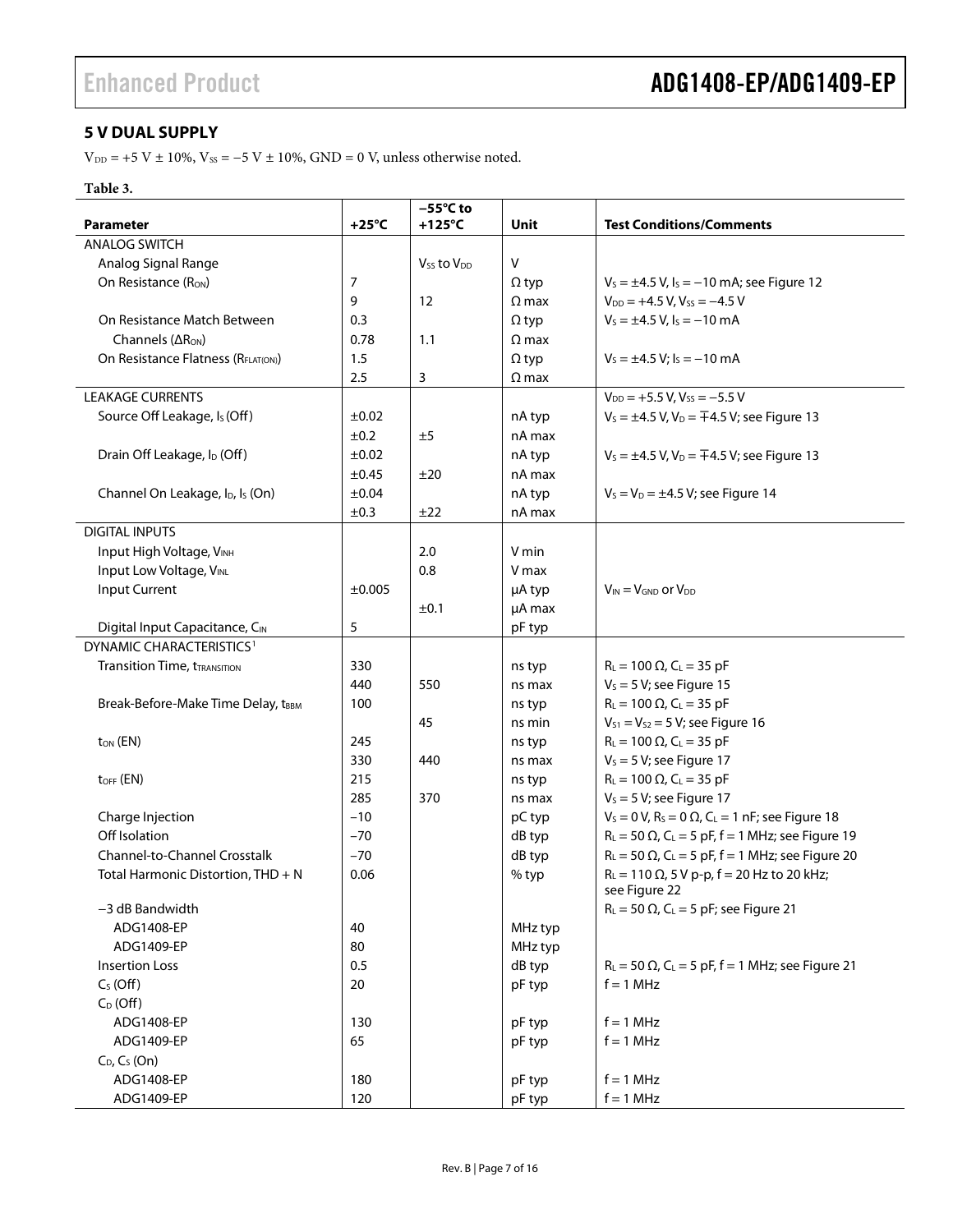| Parameter                        | $+25^{\circ}$ C | $-55^{\circ}$ C to<br>$+125^{\circ}$ C | Unit      | <b>Test Conditions/Comments</b>                  |
|----------------------------------|-----------------|----------------------------------------|-----------|--------------------------------------------------|
| POWER REQUIREMENTS               |                 |                                        |           | $V_{DD}$ = +5.5 V, V <sub>ss</sub> = -5.5 V      |
| <b>I</b> <sub>DD</sub>           | 0.001           |                                        | μA typ    | Digital inputs = $0$ V or $V_{DD}$               |
|                                  |                 |                                        | µA max    |                                                  |
| <b>Iss</b>                       | 0.001           |                                        | μA typ    | Digital inputs = $0 \text{ V}$ , 5 V or $V_{DD}$ |
|                                  |                 |                                        | µA max    |                                                  |
| V <sub>DD</sub> /V <sub>SS</sub> |                 | ±4.5/±16.5                             | V min/max |                                                  |

<span id="page-7-1"></span><sup>1</sup> Guaranteed by design, not subject to production test.

### <span id="page-7-0"></span>**CONTINUOUS CURRENT PER CHANNEL, S OR D**

<span id="page-7-2"></span>**Table 4.** 

| <b>Parameter</b>                        | $25^{\circ}$ C | 85°C | $125^{\circ}$ C | <b>Unit</b> | <b>Test Conditions/Comments</b>               |
|-----------------------------------------|----------------|------|-----------------|-------------|-----------------------------------------------|
| CONTINUOUS CURRENT, S or D <sup>1</sup> |                |      |                 |             |                                               |
| 15 V Dual Supply                        |                |      |                 |             | $V_{DD}$ = +13.5 V, V <sub>ss</sub> = -13.5 V |
| ADG1408-EP                              | 190            | 105  | 50              | mA max      |                                               |
| ADG1409-EP                              | 140            | 85   | 45              | mA max      |                                               |
| 12 V Single Supply                      |                |      |                 |             | $V_{DD} = 10.8 V$ , $V_{SS} = 0 V$            |
| ADG1408-EP                              | 160            | 95   | 50              | mA max      |                                               |
| ADG1409-EP                              | 120            | 75   | 40              | mA max      |                                               |
| 5 V Dual Supply                         |                |      |                 |             | $V_{DD} = +4.5 V$ , $V_{SS} = -4.5 V$         |
| ADG1408-EP                              | 155            | 90   | 45              | mA max      |                                               |
| ADG1409-EP                              | 115            | 70   | 40              | mA max      |                                               |

<sup>1</sup> Guaranteed by design, not subject to production test.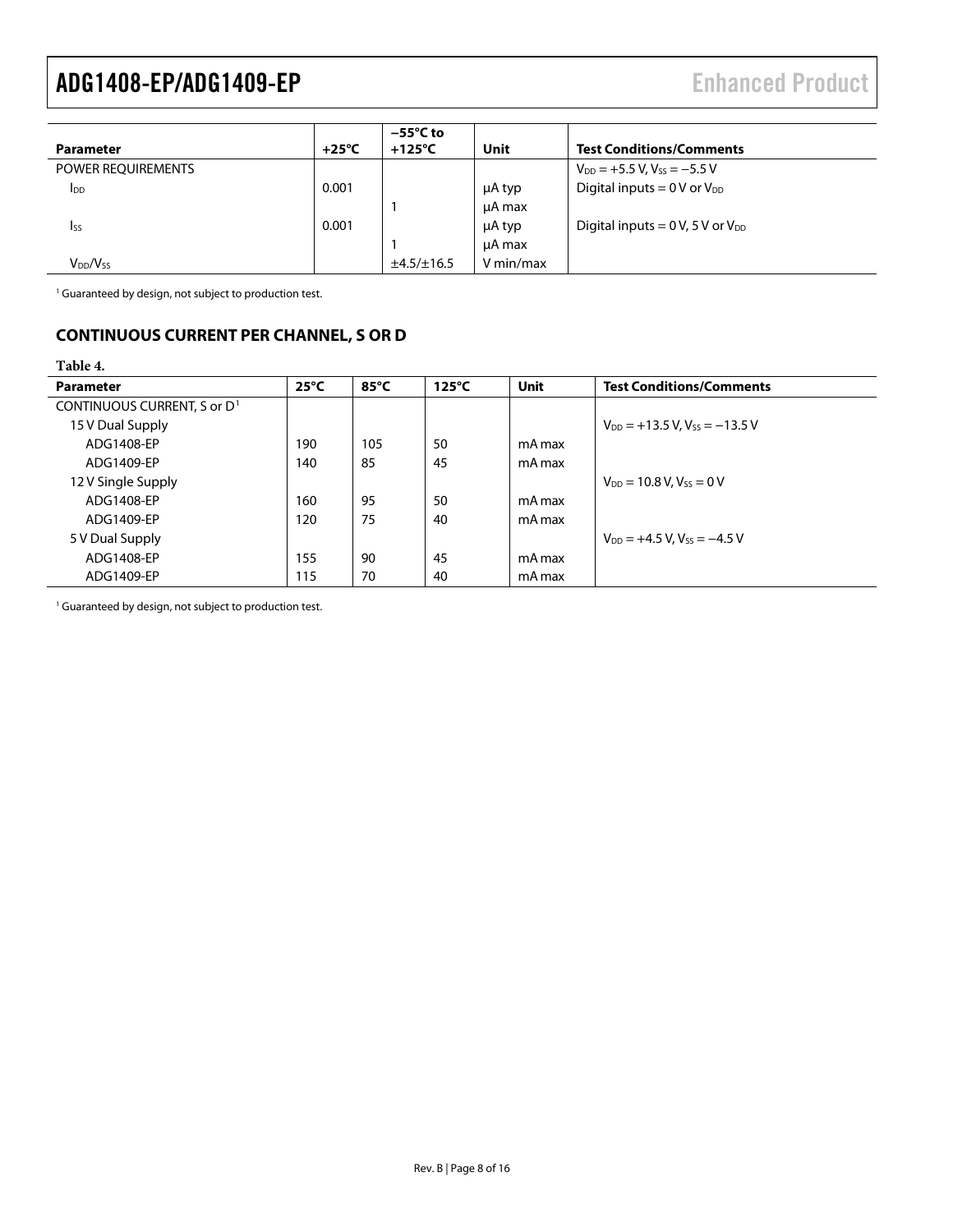### <span id="page-8-0"></span>ABSOLUTE MAXIMUM RATINGS

 $T_A = 25$ °C, unless otherwise noted.

#### **Table 5.**

| <b>Parameter</b>                                                 | Rating                                                                          |
|------------------------------------------------------------------|---------------------------------------------------------------------------------|
| V <sub>DD</sub> to Vss                                           | 35 V                                                                            |
| V <sub>DD</sub> to GND                                           | $-0.3$ V to $+25$ V                                                             |
| Vss to GND                                                       | $+0.3$ V to $-25$ V                                                             |
| Analog Inputs, Digital Inputs <sup>1</sup>                       | $V_{SS}$ $-$ 0.3 V to $V_{DD}$ $+$ 0.3 V<br>or 30 mA, whichever<br>occurs first |
|                                                                  |                                                                                 |
| Continuous Current, S or D                                       | Table 4 data + 10%                                                              |
| Peak Current, S or D (Pulsed at 1 ms,<br>10% Duty Cycle Maximum) | 350 mA                                                                          |
| Operating Temperature Range                                      | $-55^{\circ}$ C to $+125^{\circ}$ C                                             |
| Storage Temperature Range                                        | $-65^{\circ}$ C to $+150^{\circ}$ C                                             |
| Junction Temperature                                             | $150^{\circ}$ C                                                                 |
| $\theta$ ia                                                      | 150.4 $\degree$ C/W                                                             |
| $\theta_{\rm IC}$                                                | 50°C/W                                                                          |
| Lead Temperature, Soldering                                      |                                                                                 |
| Vapor Phase (60 sec)                                             | $215^{\circ}$ C                                                                 |
| Infrared (15 sec)                                                | $220^{\circ}$ C                                                                 |

<sup>1</sup> Overvoltages at A, EN, S, or D are clamped by internal diodes. Current should be limited to the maximum ratings given.

Stresses at or above those listed under Absolute Maximum Ratings may cause permanent damage to the product. This is a stress rating only; functional operation of the product at these or any other conditions above those indicated in the operational section of this specification is not implied. Operation beyond the maximum operating conditions for extended periods may affect product reliability.

Only one absolute maximum rating can be applied at any one time.

### <span id="page-8-1"></span>**ESD CAUTION**



ESD (electrostatic discharge) sensitive device. Charged devices and circuit boards can discharge without detection. Although this product features patented or proprietary protection circuitry, damage may occur on devices subjected to high energy ESD. Therefore, proper ESD precautions should be taken to avoid performance degradation or loss of functionality.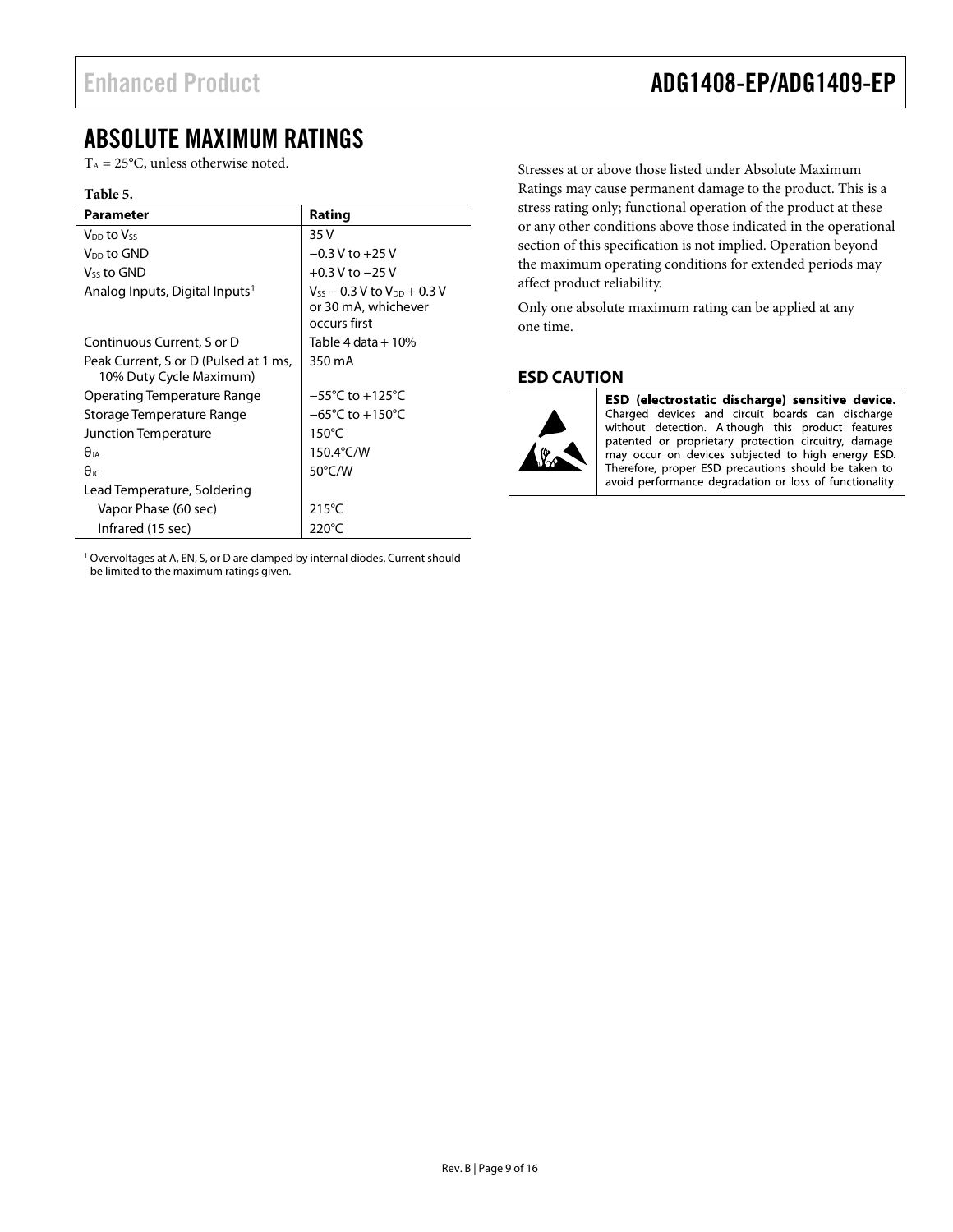## <span id="page-9-0"></span>PIN CONFIGURATIONS AND FUNCTION DESCRIPTIONS



Figure 2. ADG1408-EP Pin Configuration

| Pin No. | <b>Mnemonic</b>       | <b>Description</b>                                                                                                                         |
|---------|-----------------------|--------------------------------------------------------------------------------------------------------------------------------------------|
|         | A <sub>0</sub>        | Logic Control Input.                                                                                                                       |
|         | EN                    | Active High Digital Input. When low, the device is disabled and all switches are off. When high,<br>Ax logic inputs determine on switches. |
| 3       | $V_{SS}$              | Most Negative Power Supply Potential. In single supply applications, it can be connected<br>to ground.                                     |
| 4       | S1                    | Source Terminal 1. Can be an input or an output.                                                                                           |
| 5       | S <sub>2</sub>        | Source Terminal 2. Can be an input or an output.                                                                                           |
| 6       | S <sub>3</sub>        | Source Terminal 3. Can be an input or an output.                                                                                           |
|         | S <sub>4</sub>        | Source Terminal 4. Can be an input or an output.                                                                                           |
| 8       | D                     | Drain Terminal. Can be an input or an output.                                                                                              |
| 9       | S8                    | Source Terminal 8. Can be an input or an output.                                                                                           |
| 10      | S7                    | Source Terminal 7. Can be an input or an output.                                                                                           |
| 11      | S6                    | Source Terminal 6. Can be an input or an output.                                                                                           |
| 12      | S <sub>5</sub>        | Source Terminal 5. Can be an input or an output.                                                                                           |
| 13      | <b>V<sub>DD</sub></b> | Most Positive Power Supply Potential.                                                                                                      |
| 14      | <b>GND</b>            | Ground (0 V) Reference.                                                                                                                    |
| 15      | A <sub>2</sub>        | Logic Control Input.                                                                                                                       |
| 16      | A <sub>1</sub>        | Logic Control Input.                                                                                                                       |

### **Table 7. ADG1408-EP Truth Table**

| A2 | A1                        | A0                | EN | <b>On Switch</b> |
|----|---------------------------|-------------------|----|------------------|
|    | $\checkmark$<br>$\lambda$ | v<br>$\mathbf{v}$ |    | None             |
|    |                           |                   |    |                  |
|    |                           |                   |    |                  |
|    |                           |                   |    |                  |
|    |                           |                   |    |                  |
|    |                           |                   |    |                  |
|    |                           |                   |    |                  |
|    |                           |                   |    |                  |
|    |                           |                   |    |                  |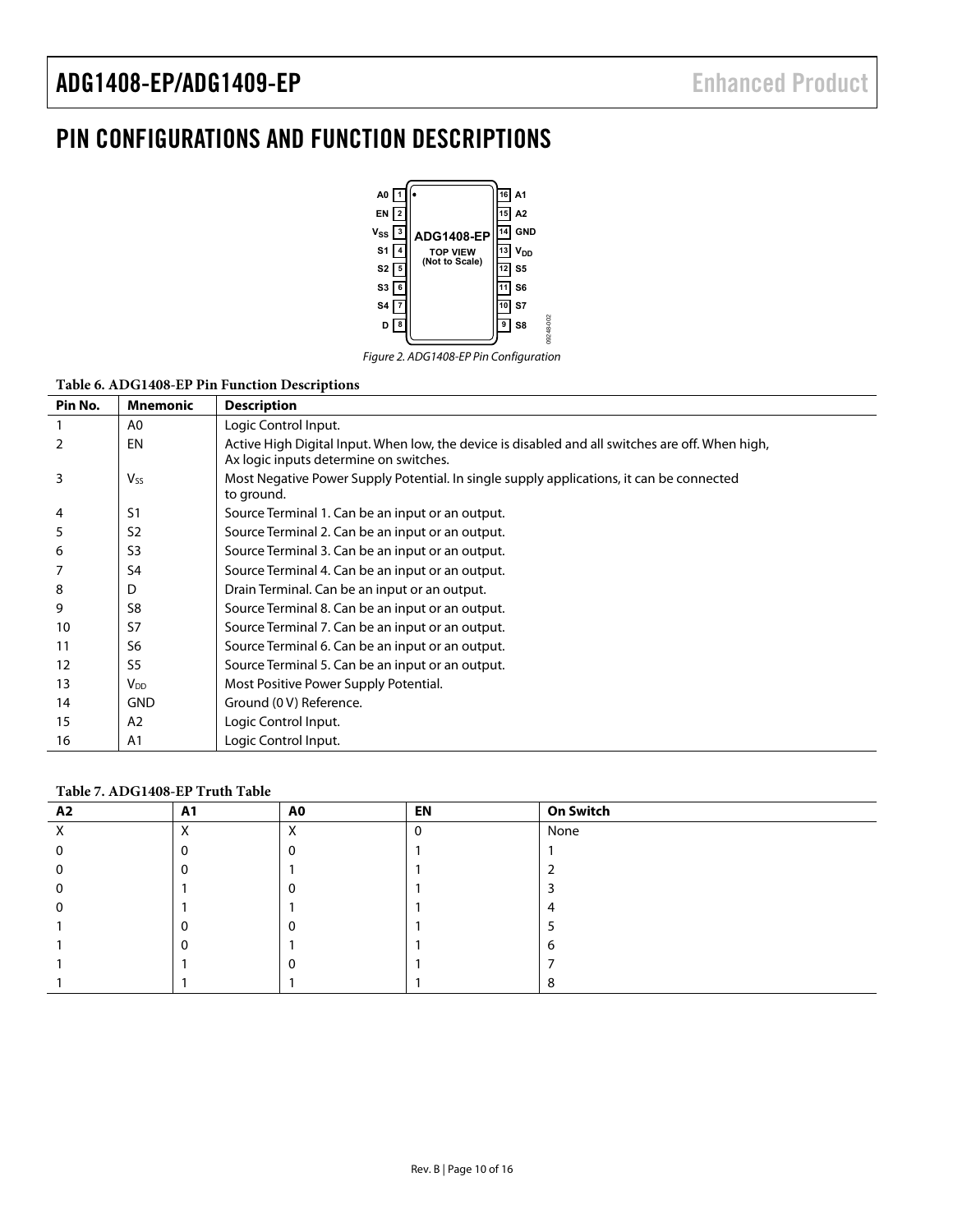## Enhanced Product **ADG1408-EP/ADG1409-EP**



Figure 3. ADG1409-EP Pin Configuration (TSSOP)

| Pin No.        | <b>Mnemonic</b>       | <b>Description</b>                                                                                                                         |
|----------------|-----------------------|--------------------------------------------------------------------------------------------------------------------------------------------|
|                | A <sub>0</sub>        | Logic Control Input.                                                                                                                       |
| $\overline{2}$ | EN                    | Active High Digital Input. When low, the device is disabled and all switches are off. When high,<br>Ax logic inputs determine on switches. |
| 3              | <b>V<sub>ss</sub></b> | Most Negative Power Supply Potential. In single supply applications, it can be connected<br>to ground.                                     |
| 4              | S <sub>1</sub> A      | Source Terminal 1A. Can be an input or an output.                                                                                          |
| 5              | S <sub>2</sub> A      | Source Terminal 2A. Can be an input or an output.                                                                                          |
| 6              | S <sub>3</sub> A      | Source Terminal 3A. Can be an input or an output.                                                                                          |
|                | S4A                   | Source Terminal 4A. Can be an input or an output.                                                                                          |
| 8              | DA                    | Drain Terminal A. Can be an input or an output.                                                                                            |
| 9              | DB                    | Drain Terminal B. Can be an input or an output.                                                                                            |
| 10             | S4B                   | Source Terminal 4B. Can be an input or an output.                                                                                          |
| 11             | S3B                   | Source Terminal 3B. Can be an input or an output.                                                                                          |
| 12             | S <sub>2</sub> B      | Source Terminal 2B. Can be an input or an output.                                                                                          |
| 13             | S <sub>1</sub> B      | Source Terminal 1B. Can be an input or an output.                                                                                          |
| 14             | $V_{DD}$              | Most Positive Power Supply Potential.                                                                                                      |
| 15             | <b>GND</b>            | Ground (0 V) Reference.                                                                                                                    |
| 16             | A <sub>1</sub>        | Logic Control Input.                                                                                                                       |

#### **Table 8. ADG1409-EP Pin Function Descriptions**

#### **Table 9. ADG1409-EP Truth Table**

| <u>л</u> | A0 | <b>EN</b> | <b>On Switch Pair</b> |
|----------|----|-----------|-----------------------|
|          |    |           | None                  |
|          |    |           |                       |
|          |    |           |                       |
|          |    |           |                       |
|          |    |           |                       |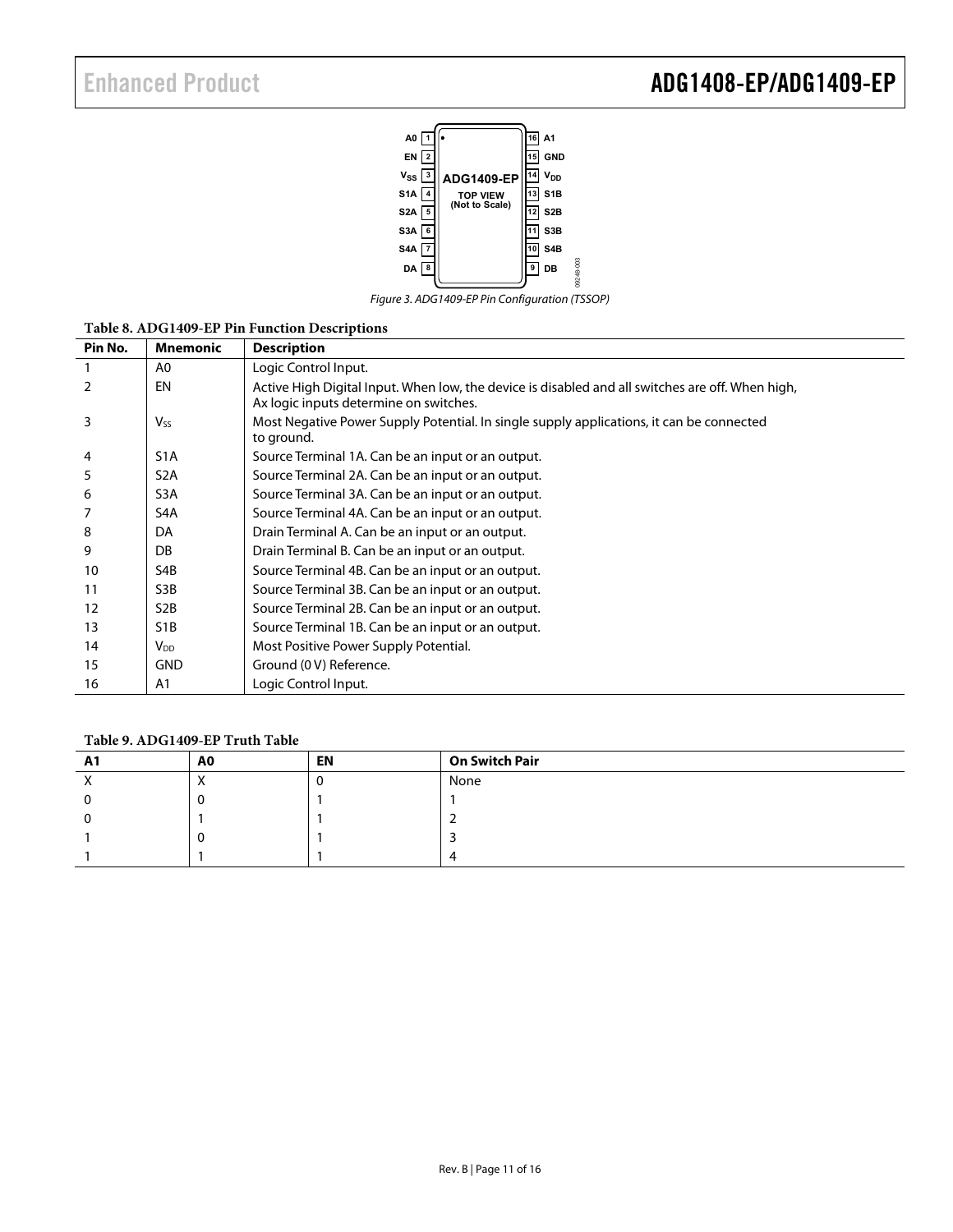### <span id="page-11-0"></span>TYPICAL PERFORMANCE CHARACTERISTICS







Figure 5. On Resistance vs.  $V_D$ ,  $V_S$  for Different Temperatures; 5 V Dual Supply



Figure 6. On Resistance vs.  $V_D$ ,  $V_S$  for Different Temperatures; 12 V Single Supply





Figure 8. Leakage Current vs. Temperature; 15 V Dual Supply

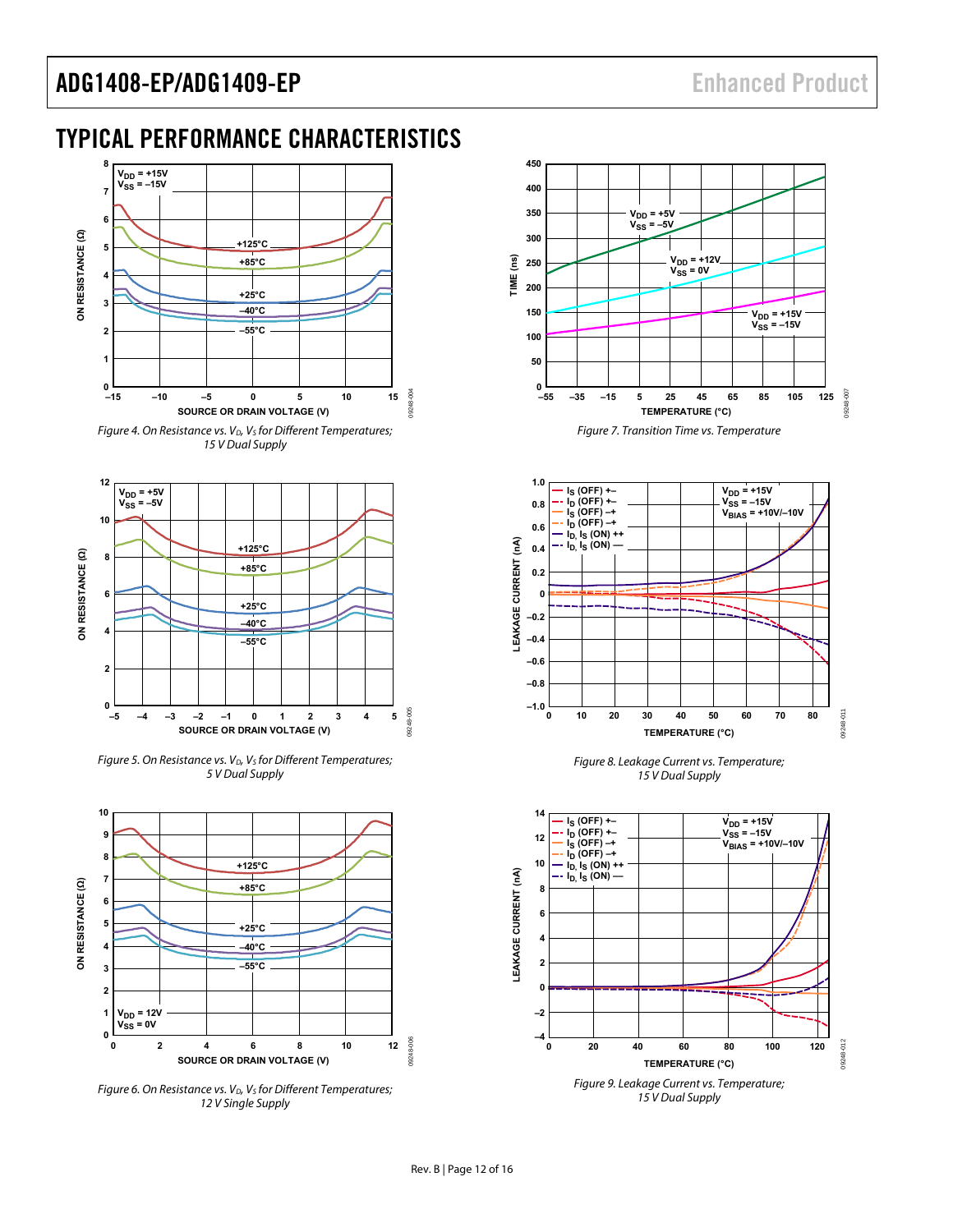# Enhanced Product **ADG1408-EP/ADG1409-EP**

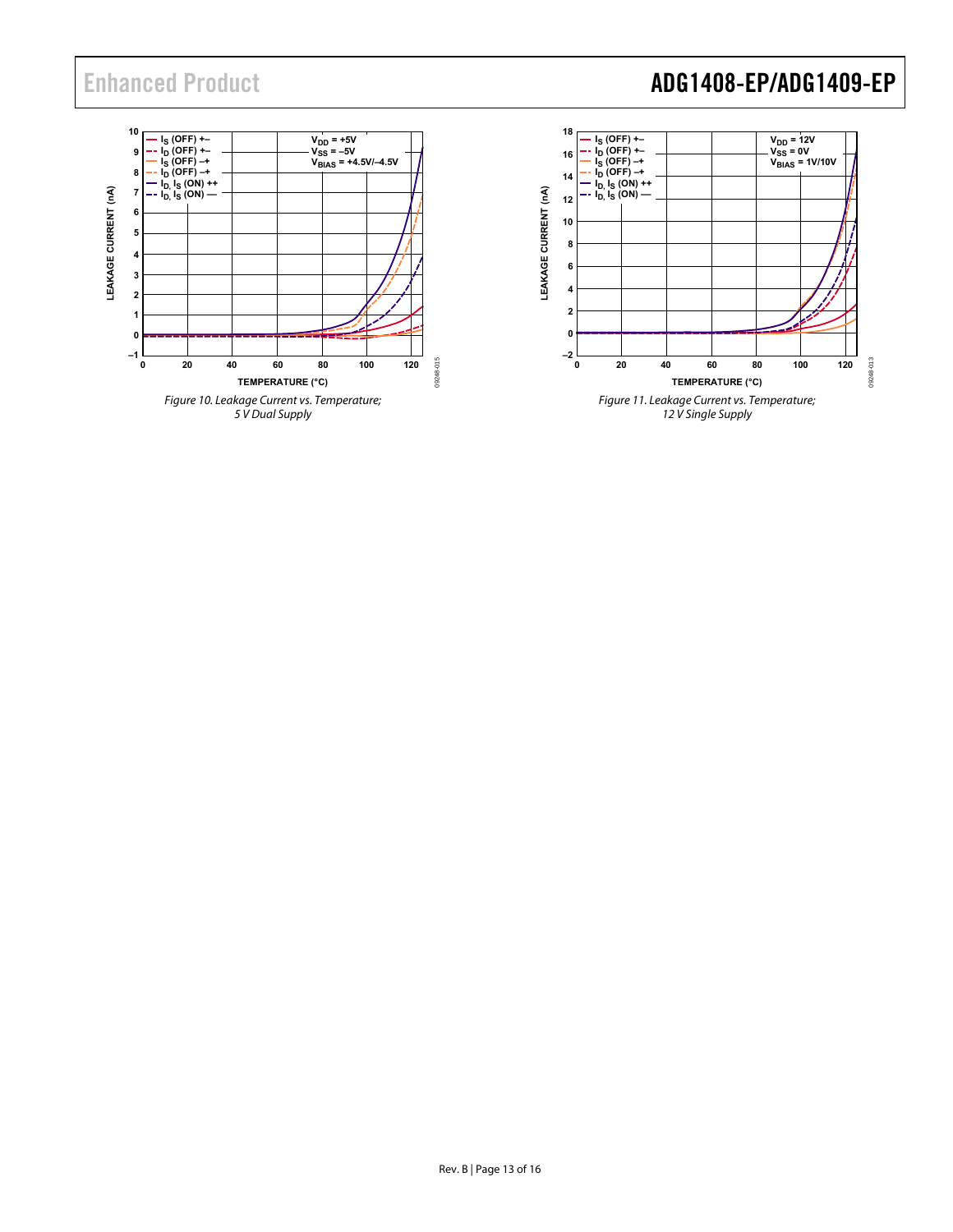### <span id="page-13-3"></span><span id="page-13-0"></span>TEST CIRCUITS

<span id="page-13-6"></span><span id="page-13-5"></span><span id="page-13-4"></span><span id="page-13-2"></span><span id="page-13-1"></span>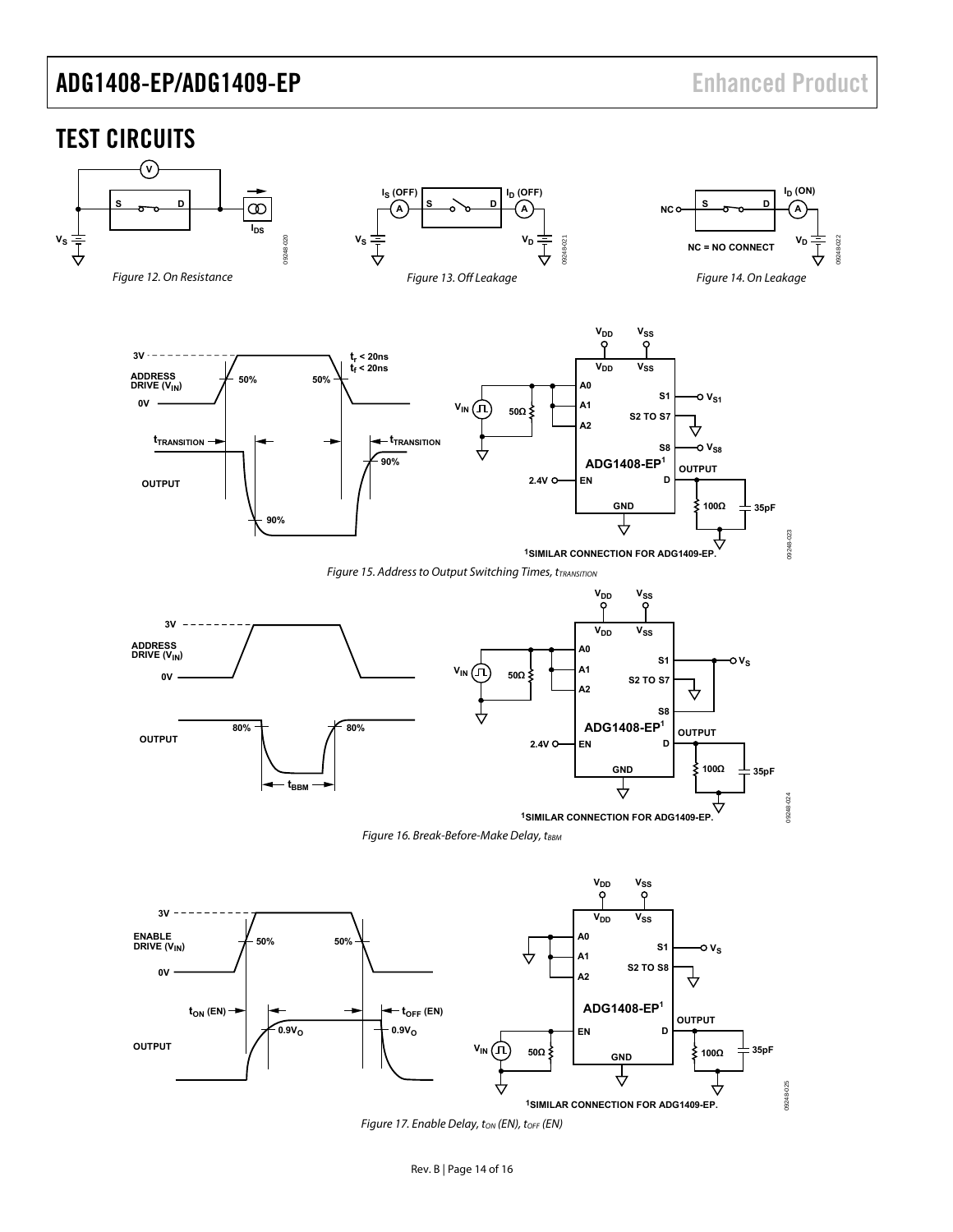# Enhanced Product **ADG1408-EP/ADG1409-EP**







<span id="page-14-0"></span>



<span id="page-14-1"></span>

<span id="page-14-2"></span>*Figure 20. Channel-to-Channel Crosstalk*



*Figure 21. Insertion Loss*

<span id="page-14-4"></span><span id="page-14-3"></span>